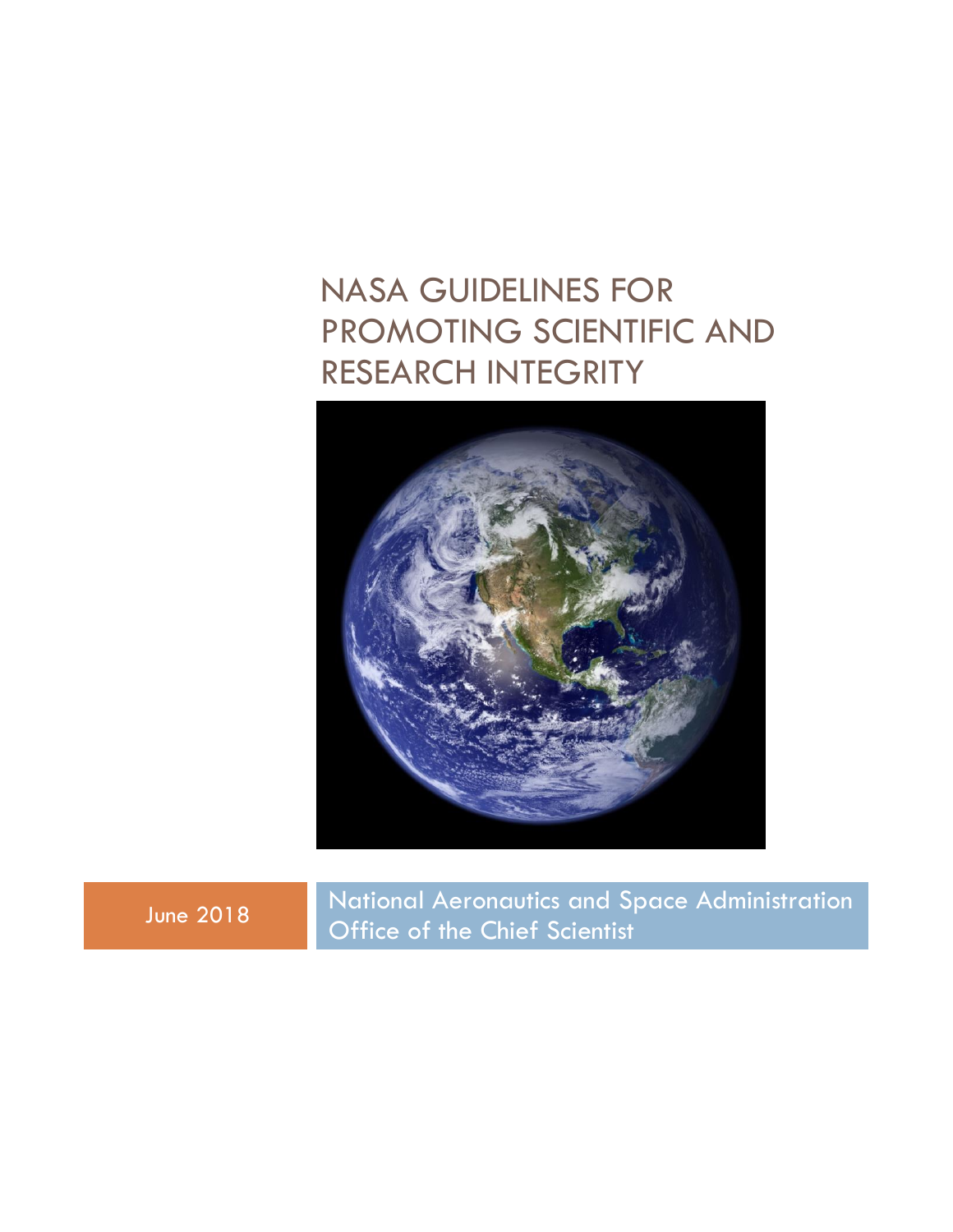## <span id="page-1-0"></span>TABLE OF CONTENTS

| <b>TABLE OF CONTENTS</b>                                               |                              |
|------------------------------------------------------------------------|------------------------------|
| <b>COMMONLY USED ABBREVIATIONS AND ACRONYMS</b>                        | 2                            |
| <b>INTRODUCTION</b>                                                    | 2                            |
| <b>PURPOSE AND SCOPE</b>                                               | 3                            |
| <b>ROLES AND RESPONSIBILITIES</b>                                      | 3                            |
| <b>NASA AS A RESEARCH INSTITUTION</b>                                  | 5                            |
| <b>HIRING PRACTICES</b>                                                | 5                            |
| <b>ETHICAL CONDUCT OF RESEARCH</b>                                     | 5                            |
| <b>HUMAN TEST SUBJECT PROTECTION</b>                                   | 5                            |
| <b>ANIMAL WELFARE</b>                                                  | 6                            |
| <b>SCIENTIFIC MISCONDUCT</b>                                           | 6                            |
| <b>WHISTLEBLOWER PROTECTION</b>                                        | 6                            |
| <b>CONFLICTS OF INTEREST</b>                                           | ERROR! BOOKMARK NOT DEFINED. |
| <b>PUBLICATION POLICIES AND PUBLIC ACCESSIBILITY</b>                   | 7                            |
| <b>NASA AS A FUNDER OF RESEARCH</b>                                    | 7                            |
| <b>FUNDING AND PROPOSAL POLICIES</b>                                   | $\overline{\mathbf{z}}$      |
| PEER REVIEW                                                            | 8                            |
| <b>DIRECTED RESEARCH</b>                                               | 8                            |
| <b>CONFLICTS OF INTEREST</b>                                           | 8                            |
| <b>RESEARCH MISCONDUCT</b>                                             | 9                            |
| FRAUD, WASTE AND ABUSE                                                 | 9                            |
| <b>PUBLICATION POLICIES</b>                                            | 9                            |
| USE OF FEDERAL ADVISORY COMMITTEES                                     | 9                            |
| <b>FAC MEMBERSHIP</b>                                                  | 10                           |
| FEDERAL ADVISORY COMMITTEE REPORTS, RECOMMENDATIONS, AND PRODUCTS      | 10                           |
| PUBLIC COMMUNICATION OF RESEARCH RESULTS                               | 11                           |
| <b>PUBLICATION AND COMMUNICATION OF RESEARCH RESULTS</b>               | 11                           |
| <b>RESOLUTION OF DISPUTES IN THE PUBLICATION DISSEMINATION PROCESS</b> | 12                           |
| <b>MEDIA POLICIES</b>                                                  | 12                           |
| <b>RESOLUTION OF DISPUTES RELATED TO MEDIA RELEASE</b>                 | 12                           |
| PROFESSIONAL DEVELOPMENT OF NASA SCIENTISTS AND ENGINEERS              | 13                           |
| <b>RELEVANT DOCUMENTS, LINKS AND CONTACT POINTS</b>                    | <u>13</u>                    |

Cover Image Credit: NASA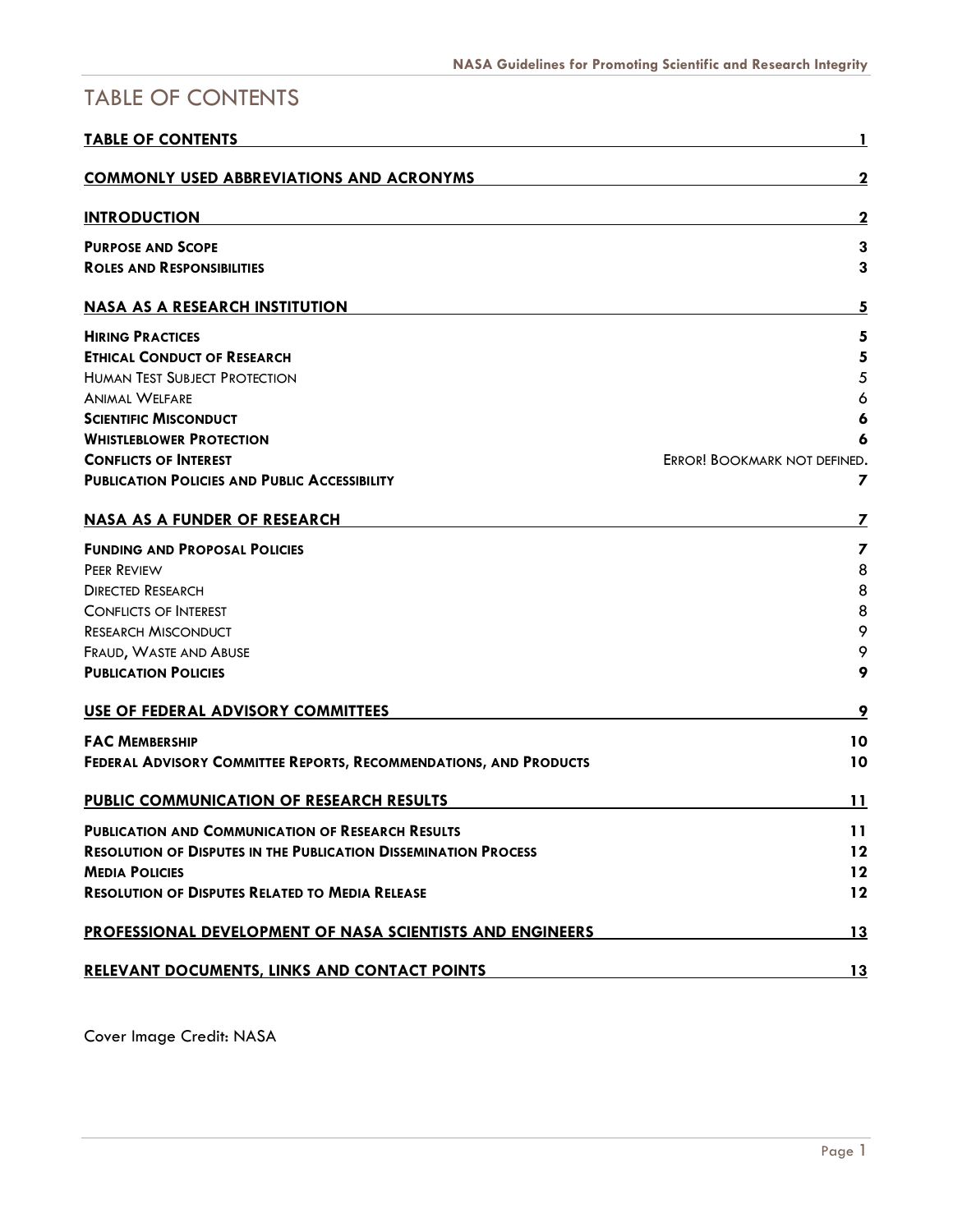# NASA Guidelines for Promoting Scientific and Research Integrity

#### **NATIONAL AERONAUTICS AND SPACE ADMINISTRATION OFFICE OF THE CHIEF SCIENTIST**

## <span id="page-2-0"></span>COMMONLY USED ABBREVIATIONS AND ACRONYMS

AWA Animal Welfare Assurance CFR Code of Federal Regulations FAC Federal Advisory Committee FACA Federal Advisory Committee Act FAR Federal Acquisition Regulation GSA General Services Administration HRP Human Research Program IPA Intergovernmental Personnel Act IRB Institutional Review Board MDAA Mission Directorate Associate Administrator MSO Mission Support Office NASA National Aeronautics and Space Administration NIH National Institutes of Health NPD NASA Policy Directive NPR NASA Procedural Requirements OA Office of Audits (Office of the Inspector General) OC Office of Counsel (Office of the Inspector General) OCS Office of the Chief Scientist OI Office of Investigations (Office of the Inspector General) OIG Office of the Inspector General OLAW Office of Laboratory Animal Welfare OSTP Office of Science and Technology Policy P.L. Public Law SBIR Small Business Innovation Research SPD Science Mission Directorate Policy Document STI Scientific and Technical Information STTR Small Business Technology Transfer U.S.C. United States Code

## <span id="page-2-1"></span>INTRODUCTION

The National Aeronautics and Space Administration (NASA) seeks to explore and expand human knowledge of the Earth, solar system, and universe and to enable the development of aeronautical and space exploration systems. NASA's ability to achieve these purposes depends on the integrity of the research and technology activities the agency conducts and supports. The NASA workforce—as well as all external entities who review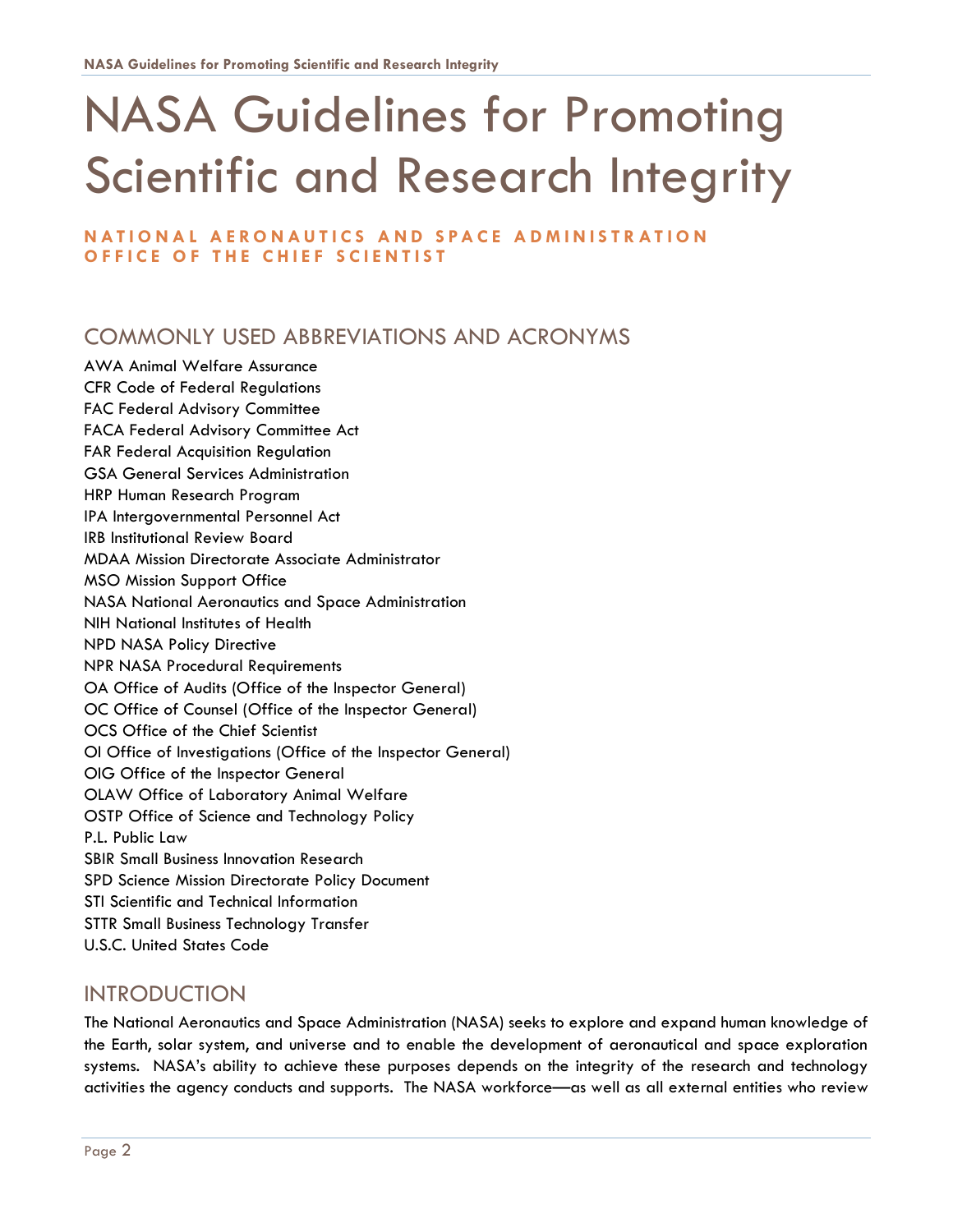proposals for or receive NASA funding—must maintain the highest standards of scientific integrity. These responsibilities include selecting the most meritorious research activities through open and fair competition, peer review and other appropriate merit review processes, and avoidance of actual and perceived conflicts of interest; avoiding fabrication, falsification, or plagiarism in proposing, performing, or reviewing research, or in reporting research results; openly sharing results and methods not subject to classification or privacy standards; disclosing assumptions and biases in sharing and applying scientific information and data; and acting honestly and transparently in using and serving on advisory committees and in engaging in professional development activities.

## <span id="page-3-0"></span>**Purpose and Scope**

NASA has a long history of supporting scientific and research integrity across its technical disciplines and programs. Multiple NASA Policy Directives (NPDs) and NASA Procedural Requirements (NPRs) as well as Federal laws, regulations, and directives address these various aspects of research integrity. As technologies change and relevant issues arise, policies are often revised or are added to complement and supplement existing policies in order to foster honesty and transparency in professional and research conduct. NASA is committed to continuously evaluating, assessing, upholding and enhancing its policies to maintain the highest standard of scientific integrity, now and in the future.

This guidebook provides an overarching summary of existing policies, activities, and guiding principles for scientific and research integrity with which NASA's workforce and affiliates (such as grantees) must conform. This document addresses NASA's obligations as both a research institution, host laboratory in space, and as a funder of research, NASA's use of federal advisory committees, NASA's public communication of research results, and professional development of NASA's workforce. This guidebook is intended to provide a single resource for NASA researchers, NASA research program administrators and project managers, external entities who use NASA research facilities, NASA's present and future funding recipients under research or technical projects, evaluators of NASA research proposals, NASA advisory committee members, NASA communications specialists, and members of the general public so that they can understand NASA's commitment to and expectations for scientific and integrity.

This document covers a variety of aspects of scientific integrity. While we have organized this document into five key dimensions of scientific and research integrity, many of NASA's scientific and research integrity policies address more than one of the key areas identified above and thus appear in multiple sections of the guidebook.

## <span id="page-3-1"></span>**Roles and Responsibilities**

The **Office of the Chief Scientist (OCS)** holds the broad responsibility for ensuring the culture of scientific and research integrity at NASA. The OCS compiles, coordinates, and codifies (in the case of [NASA Policy](https://nodis-dms.gsfc.nasa.gov/DMS_only/dms/draft.cfm?id=N_PD_1920_DRAF_11)  Directive [1920, Scientific](https://nodis-dms.gsfc.nasa.gov/DMS_only/dms/draft.cfm?id=N_PD_1920_DRAF_11) Integrity) relevant NASA policy and guidance in regards to scientific integrity for research conducted and used by NASA or research at NASA facilities. The OCS performs all research integrity related duties not specifically delegated to non-OCS NASA agency officials. Non-OCS NASA officials are delegated with research integrity functions through [NASA Policy Directive 1920](https://nodis-dms.gsfc.nasa.gov/DMS_only/dms/draft.cfm?id=N_PD_1920_DRAF_11) at NASA, or other Federal or NASA laws, regulations and directives.

The NASA Chief Scientist is responsible for leading an internal review, once every three years, to ensure that NASA has appropriate research integrity standards in place. The OCS also develops, maintains, and makes publically available this reference handbook that explains: (1) NASA's research integrity policies,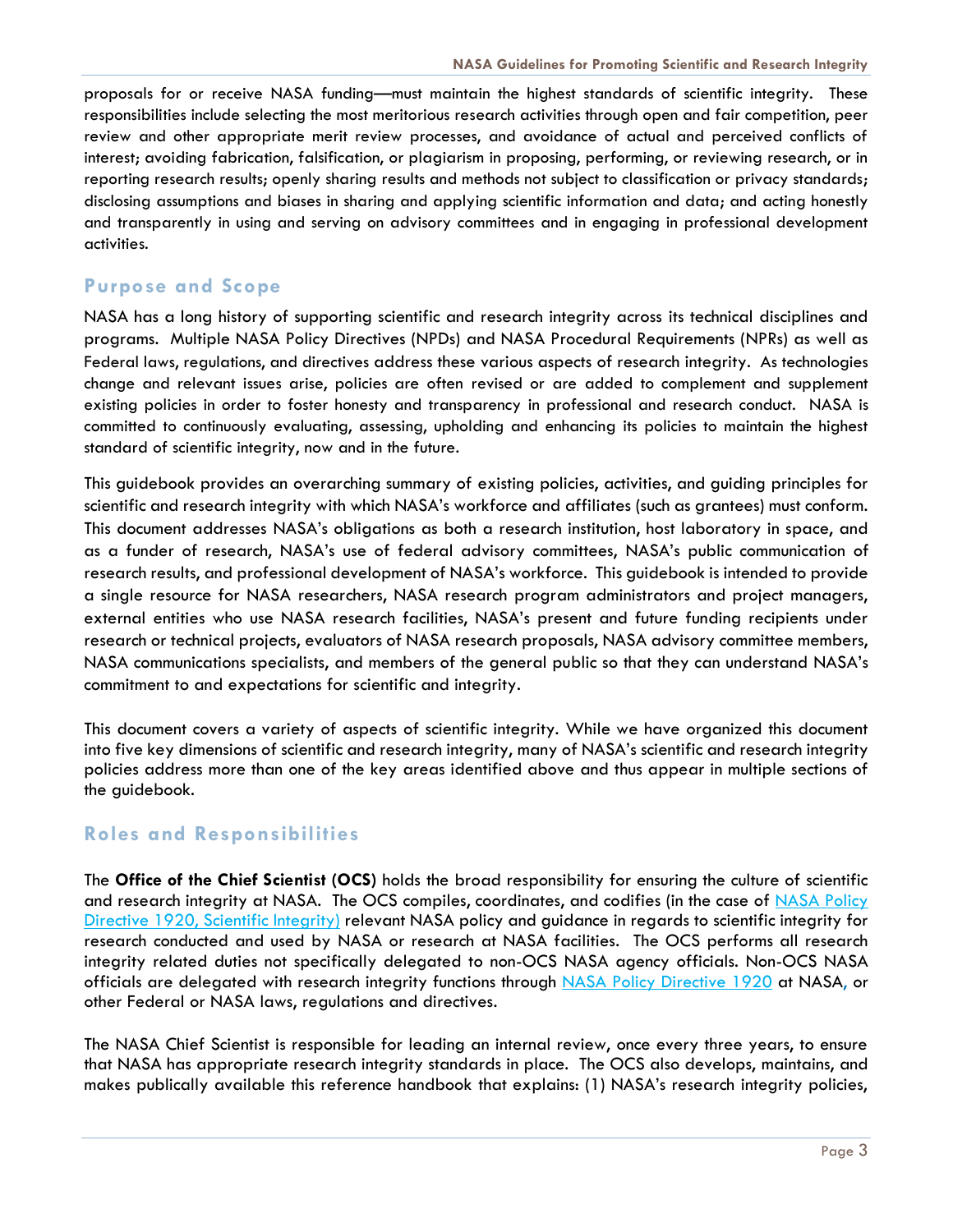(2) protocols and processes used by NASA to ensure research integrity, and (3) relevant research integrity resources to draw upon.

The OCS also works with NASA's Mission Directorate Associate Administrators, NASA Center Directors, the Jet Propulsion Laboratory Director, and the heads of other NASA offices to ensure that the entire NASA workforce—including civil servant employees, contractors, and affiliated agents (affiliated with grantee institutions) who conduct research for and with NASA and in/on NASA facilities —are informed of NASA's research integrity policies and protocols.

External researchers and external subject matter experts can serve as proposal reviewers for NASA, and can also be recipients of NASA research funding. The OCS is responsible for identifying any apparent conflicts between the research integrity policies of these external institutions, and applicable Federal and NASA laws, regulations and directives. The OCS then must communicate these identified conflicts to the Office of the General Counsel to ensure that they are properly addressed and actively managed by the appropriate mission directorate official.

**NASA's Mission Directorate Associate Administrators (MDAAs)** and **Center Directors (CD)** have responsibility for the technical, scientific, and programmatic accuracy of all information that is related to their respective programs and released by NASA. Each MDAA and CD must also designate a point of contact who handles—at least initially—issues related to research integrity within that Mission Directorate or Center. This individual may then reach out to other research integrity-oriented resources either in that Mission Directorate or Center, or elsewhere in NASA, to help resolve the issue.

The MDAAs and CDs are responsible for developing and maintaining the processes that assure that the NASA workforce is informed of and complies with NASA's research integrity policies and protocols. This responsibility extends to ensuring that external entities—such as parties who review proposals or receive NASA research funding through these Mission Directorates or Centers—agree to compliance with these research integrity policies and protocols. If a potential conflict is discovered between the external entities' home institution research integrity policy and Federal and NASA laws, regulations and directives, the MDAA and/or CD is responsible for informing the OCS.

Finally, the heads of all NASA organizations (e.g., MDs, Centers etc.) must assist in the internal review (which occurs once every three years) to ensure that NASA has appropriate research integrity standards in place. The heads of all NASA organizations, as needed, may be required to support the OCS, in furtherance of this review. The heads of all NASA organizations must foster by practice and culture research integrity and completely fulfill their responsibilities under all applicable Federal and NASA laws, regulations and directives.

The **Office of the Inspector General (OIG)** is tasked with handling allegations related to research misconduct. If the OIG receives an allegation of research misconduct that meets the criteria laid out in 14 CFR  $1275.101(a)$ , the OIG then addresses the matter in accordance with  $14$  CFR 1275. The OIG informs the OCS of all received allegations that meet the definition of non-criminal research misconduct and of the determinations of the OIG inquiry. The NASA Office of the Chief Scientist then notifies the NASA Office of the Chief Engineer or the NASA Office of the Chief Technologist if the research is either engineering or technology research. The OCS should also notify the appropriate NASA Office or Program that has oversight of the research being questioned.

The **Assistant Administrator for Communications** is responsible for developing and administering an integrated Agency-wide communications program, establishing agency public affairs policies and priorities, and coordinating and reviewing the performance of all agency public affairs activities. The Assistant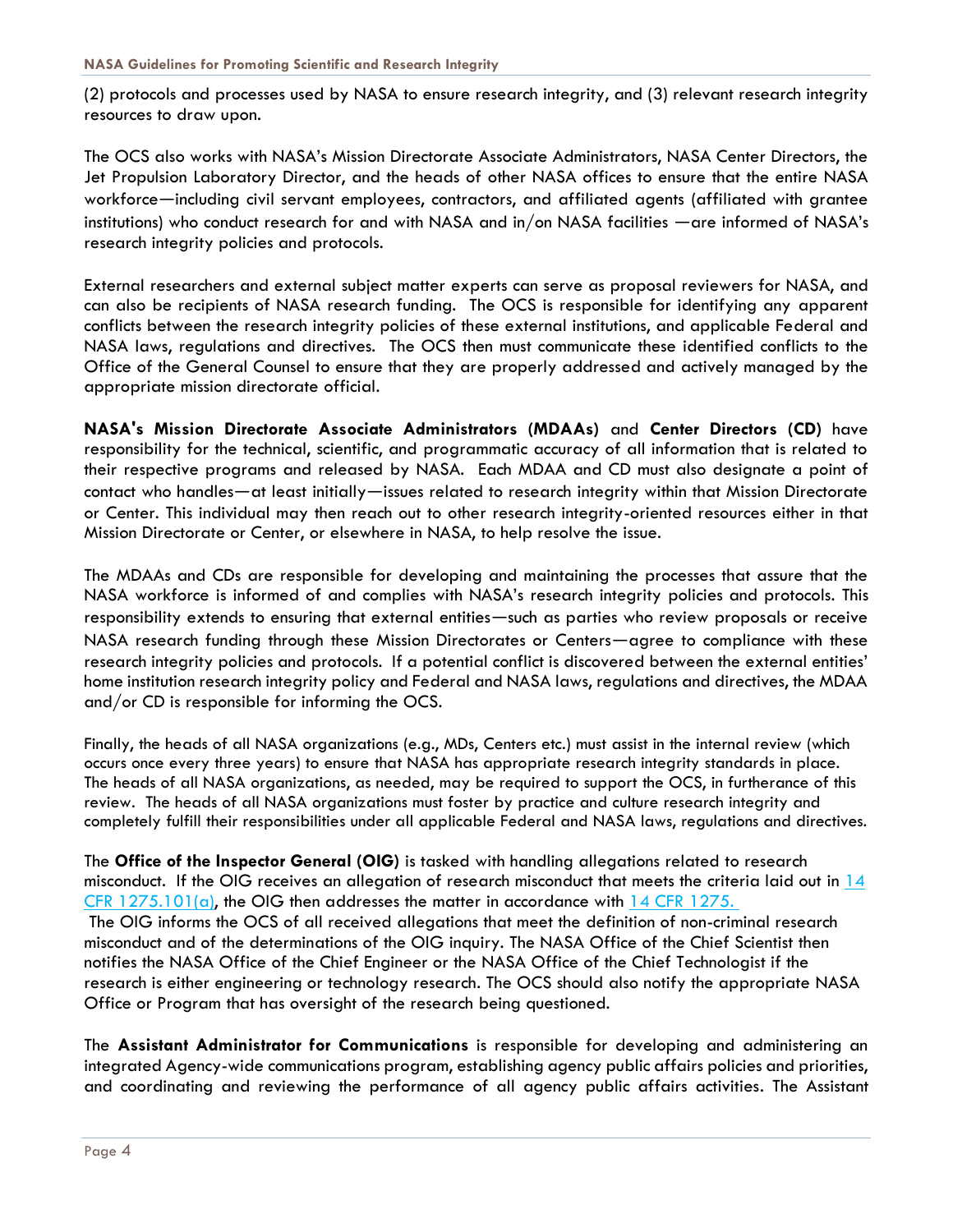Administrator develops criteria to identify which news releases and other types of public information will be issued nationwide by NASA Headquarters.

## <span id="page-5-0"></span>NASA AS A RESEARCH INSTITUTION



**FIGURE 1 NASA PARTICIPATION IN RESEARCH CONFERENCE (CREDIT NASA)**

As the nation's aeronautics and space agency, NASA is committed to transparency, integrity and thorough consideration of all outcomes of the research performed by the Agency. NASA adheres to rigorous standards regarding professionalism and complies strictly with policies and systems for preserving the quality of information as well as objectively evaluating data and research findings, and maintaining the publications of peer-reviewed results. Additionally, NASA implements policies that protect human subjects in the course of research conducted for, and by, NASA (NASA Policy Directive (NPD) 7100.8E and NASA Procedural Requirements (NPR) 7100.1A Protection of Human Research Subjects). Furthermore, the agency has policies in place that require the proper care of animals when used in the

course of research. (NPD 8910.1B and NPR 8910.1C, Care and Use of Animals) Issues such as protecting privacy, engaging in the responsible conduct of research, and professional integrity are carefully controlled through NASA policies and various procedures.

NASA's commitment to scientific and research integrity is reflected in many NASA and Government-wide policies, beginning with NPD [1000.0A, NASA Governance and Strategic Management Handbook,](http://nodis3.gsfc.nasa.gov/displayDir.cfm?t=NPD&c=1000&s=0A) which stipulates that integrity is a NASA core value and that the Agency "is committed to maintaining an environment of trust, built upon honesty, ethical behavior, respect, and candor." Requirements and policy for maintaining scientific integrity in the conduct of research and technology activities can be found in NPD [1080.1, Policy for the Conduct of NASA Research and Technology,](http://nodis3.gsfc.nasa.gov/displayDir.cfm?t=NPD&c=1080&s=1B) and NPR [1080.1, Requirements for the](http://nodis3.gsfc.nasa.gov/displayDir.cfm?t=NPR&c=1080&s=1A)  [Conduct of NASA Research and Technology.](http://nodis3.gsfc.nasa.gov/displayDir.cfm?t=NPR&c=1080&s=1A)

#### <span id="page-5-1"></span>**Hiring Practices**

Scientific positions at NASA are filled based on merit. Candidates for positions are evaluated on the basis of their scientific and technological knowledge, credentials, experience, and integrity, as outlined in NPR 3335.11, [Internal Placement of NASA Employees, Merit Promotion and Placement](https://nodis3.gsfc.nasa.gov/displayDir.cfm?t=NPR&c=3335&s=1H) and in [5 CFR 300.102, Employment](https://www.gpo.gov/fdsys/granule/CFR-2002-title5-vol1/CFR-2002-title5-vol1-sec300-102)  [Practices.](https://www.gpo.gov/fdsys/granule/CFR-2002-title5-vol1/CFR-2002-title5-vol1-sec300-102) These criteria ensure that preeminent talent is recruited and retained to staff and lead the research programs of the agency.

## <span id="page-5-2"></span>**Ethical Conduct of Research**

#### <span id="page-5-3"></span>**Human Test Subject Protection**

All human research conducted, or supported, by NASA, whether on the ground, in aircraft, or in space, follow the provisions of all regulations contained in [14 Code of Federal Regulations \(CFR\)](https://www.gpo.gov/fdsys/granule/CFR-2012-title14-vol5/CFR-2012-title14-vol5-part1230/content-detail.html) Part 1230 and 45 CFR Part [46, Protection of Human Subjects](http://www.ecfr.gov/cgi-bin/text-idx?tpl=/ecfrbrowse/Title45/45cfr46_main_02.tpl) and NPD 7100.8E and NPR 7100.1A. All human research that is funded,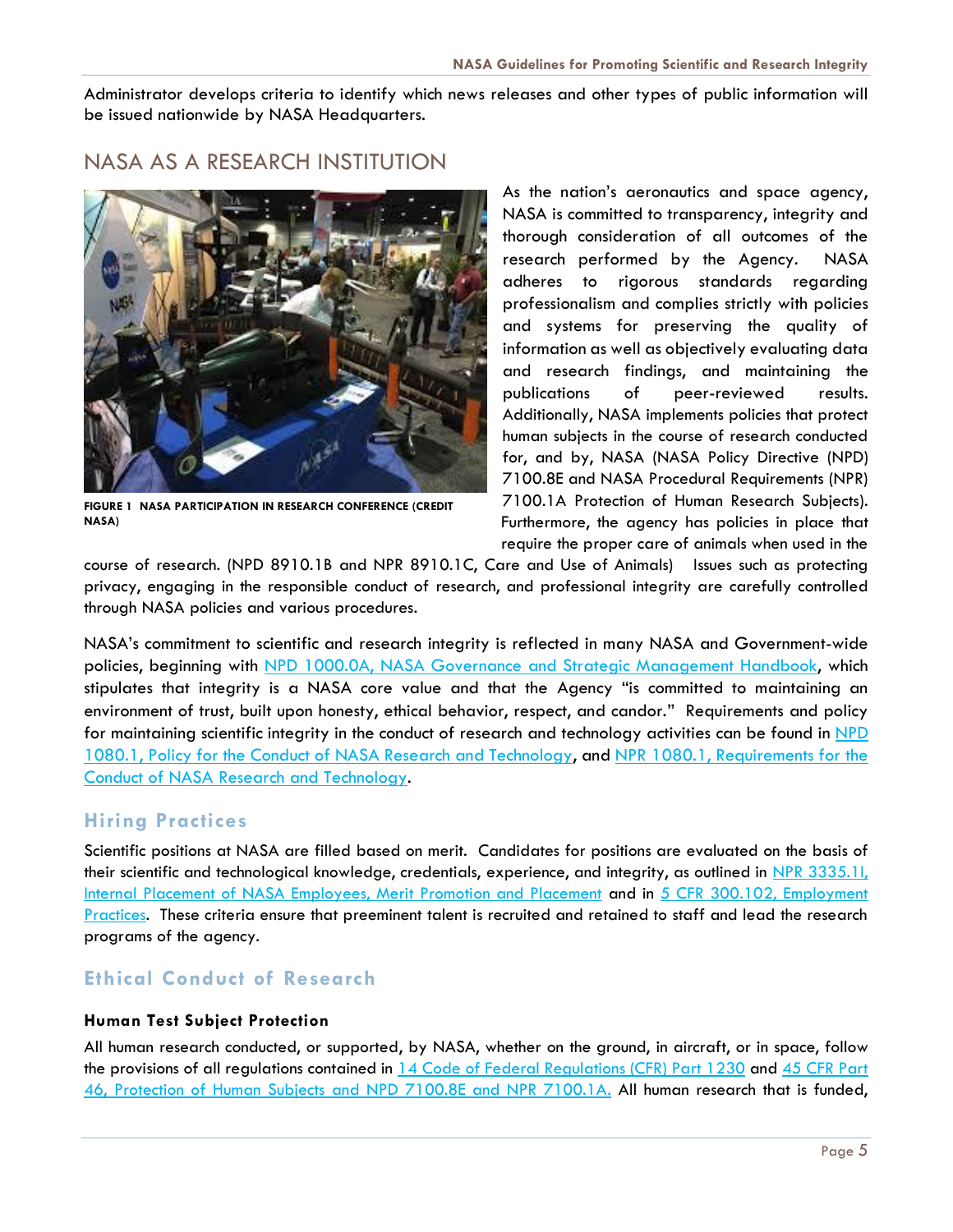

**FIGURE 2 MICROGRAVITY HABITAT FOR MICE (CREDIT NASA)**

sponsored, conducted, or supported by NASA is reviewed by an Institutional Review Board (IRB), and adheres to the principles of appropriate informed consent, as described in [14 CFR Part 1230](https://www.gpo.gov/fdsys/granule/CFR-2012-title14-vol5/CFR-2012-title14-vol5-part1230/content-detail.html) and [45 CFR Part 46](http://www.ecfr.gov/cgi-bin/text-idx?tpl=/ecfrbrowse/Title45/45cfr46_main_02.tpl) and the NASA regulations.

Several NASA Centers have their own IRB that reviews all ground based research involving human test subjects, which either occurs at that center or involves the center's equipment or personnel. All human subject research performed on NASA spacecraft, or involving United States/NASA crewmembers, is subject to review by the NASA Flight IRB (NFI) at the Johnson Space Center. All human subject research performed for aeronautics is subject to review by the NFI or the Langley Research Center IRB. NASA policy for the protection of human research subjects is codified in NPD [7100.8E,](https://nodis3.gsfc.nasa.gov/displayDir.cfm?Internal_ID=N_PD_7100_008E_&page_name=main) and NPR [7100.1,](https://nodis3.gsfc.nasa.gov/displayDir.cfm?t=NPR&c=7100&s=1) both entitled Protection of Human Research Subjects.

#### <span id="page-6-0"></span>**Animal Welfare**

NASA is dedicated to the ethical treatment of animals, as well as maintaining animal welfare during the course of performing research. NASA uses live animals in agency-supported research, testing, and hardware development activities only when it is determined that there is no other way to obtain the information and that the use of animal subjects is ethical and humane. When animals are required, the agency complies with all applicable laws, regulations, and guidelines and ensures that the NASA principles

for the ethical care and use of animals are incorporated in its programs. All NASA Centers and Facilities that conduct activities involving animals are covered at all times by a current Animal Welfare Assurance (AWA) approved by the National Institutes of Health (NIH), Office of Laboratory Animal Welfare (OLAW). These centers and facilities must also receive and maintain accreditation by the Association for Assessment and Accreditation of Laboratory Animal Care, International. NASA policy regarding animal welfare is encapsulated in NPD [8910.1B,](https://nodis3.gsfc.nasa.gov/displayDir.cfm?t=NPD&c=8910&s=1B) and NPR [8910.1C,](https://nodis3.gsfc.nasa.gov/displayDir.cfm?Internal_ID=N_PR_8910_001C_&page_name=Preface) both entitled Care and Use of Animals.

#### <span id="page-6-1"></span>**Scientific Misconduct**

It is incumbent on all NASA employees to report observed, apparent, or suspected scientific or research misconduct to the NASA Office of Investigations within the Office of the Inspector General for any intramural research. Allegations of scientific misconduct, including fabrication, falsification, or plagiarism in proposing, performing, or reviewing research, or in reporting research results associated with research funded by NASA are thoroughly investigated. NASA handles allegations as outlined in the [Federal Research Misconduct Policy](https://www.gpo.gov/fdsys/pkg/FR-2000-12-06/html/00-30852.htm)  [published by the Office of Science and Technology Policy \(65 Federal Register 76260, Dec. 6, 2000\);](https://www.gpo.gov/fdsys/pkg/FR-2000-12-06/html/00-30852.htm) [14 Code](http://www.ecfr.gov/cgi-bin/text-idx?SID=52709f6aaf8f383da42dfe0dff5276ad&mc=true&node=pt14.5.1275&rgn=div5)  [of Federal Regulations \(CFR\) 1275, Research Misconduct;](http://www.ecfr.gov/cgi-bin/text-idx?SID=52709f6aaf8f383da42dfe0dff5276ad&mc=true&node=pt14.5.1275&rgn=div5) and [NPR 1080.1, Requirements for the Conduct of](http://nodis3.gsfc.nasa.gov/displayDir.cfm?t=NPR&c=1080&s=1A)  [NASA Research and Technology.](http://nodis3.gsfc.nasa.gov/displayDir.cfm?t=NPR&c=1080&s=1A) All NASA employees must take any allegations of research misconduct that may have occurred within or outside NASA to the NASA Inspector General. The OIG must inform the NASA Office of the Chief Scientist of all allegations received that meet the definition of research misconduct according to the above policies.

#### <span id="page-6-2"></span>**Whistleblower Protection**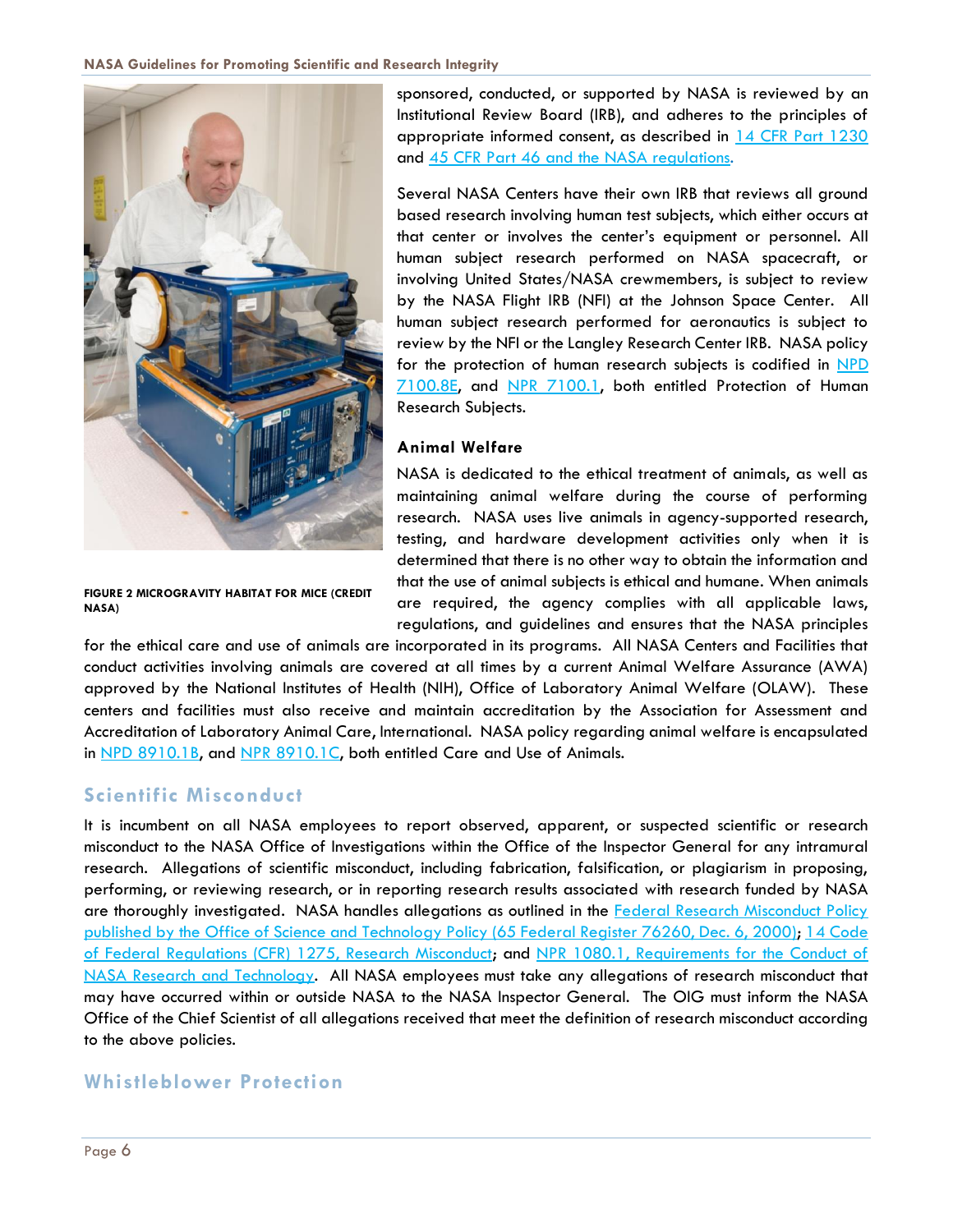NASA is committed to protecting employees and other individuals and/or group entities who report research misconduct allegations from retaliation, as outlined in various statutes such as the [Whistleblower Protection Act](https://www.congress.gov/bill/101st-congress/senate-bill/20)  [of 1989, Public Law \(P.L.\) 101-12,](https://www.congress.gov/bill/101st-congress/senate-bill/20) and its expanded protections enacted by the Whistleblower Protection Enhancement Act, P.L. 112-199; the [No FEAR Act, P.L. 107-174;](https://www.gpo.gov/fdsys/pkg/PLAW-107publ174/html/PLAW-107publ174.htm) 10 USC 2409 (for employees of contractors, subcontractors, grantees, and sub-grantees); the Intelligence Authorization Act for Fiscal Year 2014 and PPD-19 (which protect individuals with access to classified information); and [NASA's Whistleblower Protection Plan.](https://www.nasa.gov/pdf/611174main_WhistleblowerProtectionPlan.pdf) All NASA staff is required to undergo mandatory training regarding the No Fear Act; this training can be accessed online through the [SATERN system.](https://saterninfo.nasa.gov/) Supervisors are required to undergo training in whistleblower protection, also available in SATERN. NASA is dedicated to complying with the policies, regulations and procedures outlined above to ensure a safe and fair workplace.

#### **Conflicts of Interest**

NASA has set and enforces clear standards regarding conflicts of interest. NASA civil servants in center positions and all personnel performing services for NASA under the Designated Representative Agreement in covered positions must file financial disclosure reports annually. NASA employees and IPAs subject to these filing requirements receive annual training on conflict of interest rules and other federal ethics requirements as outlined in NPR 1900.1, Ethics Program Management. This training can be accessed online through the NASA SATERN [system](https://saterninfo.nasa.gov/).

Scientists participating in NASA peer reviews of research proposals and conducting NASA research, whether NASA civil servants or members of the external scientific community, must follow documented standards for conflicts of interest to eliminate or mitigate conflict and perception of conflict in peer review processes, as outlined in [SPD-01, Handling Conflicts-of-Interest for Peer Reviews;](https://smd-prod.s3.amazonaws.com/science-green/s3fs-public/mnt/medialibrary/2010/03/31/SPD-01APeerReviewConflicts-of-Interest.pdf) [HRP-47053, Science Management Plan;](https://www.nasa.gov/hrp/research/documents) and the [Guidebook for Proposers Responding to a NASA Research Announcement or Cooperative](https://www.hq.nasa.gov/office/procurement/nraguidebook/) Agreement [Notice.](https://www.hq.nasa.gov/office/procurement/nraguidebook/)

NASA detailees from academia, other government agencies and the private sector who serve in a civil servant capacity act to mitigate potential conflicts of interest between their home institutions and NASA using measures outlined in [Science Mission Directorate Policy Document \(SPD\)-05, Preventing Financial Conflicts for IPA](https://smd-prod.s3.amazonaws.com/science-green/s3fs-public/mnt/medialibrary/2011/08/04/SPD-05_Preventing_Conflicts_for_IPAs.pdf)  [Employees.](https://smd-prod.s3.amazonaws.com/science-green/s3fs-public/mnt/medialibrary/2011/08/04/SPD-05_Preventing_Conflicts_for_IPAs.pdf)

## <span id="page-7-0"></span>**Publication Policies and Public Accessibility**

See the section entitled [Publication and Communication of Research Results.](#page-11-1)

## <span id="page-7-1"></span>NASA AS A FUNDER OF RESEARCH

NASA seeks to ensure the quality and credibility of the research it funds. Policies related to the [Responsible](#page-5-1)  [Conduct of Research,](#page-5-1) as well as [Publication Policies and Public Accessibility,](#page-7-0) mirror those covered in the previous section, and are applicable to NASA funded research.

## <span id="page-7-2"></span>**Funding and Proposal Policies**

NASA ensures the integrity of the award process for grants, contracts, and acquisitions by adhering to the NASA [Federal Acquisition Regulation \(FAR\) Supplement, Part 1872, Acquisitions of Investigations.](http://www.farsmarterbids.com/regs/fars/part.php?partID=1872) Entities considered associated with an award include the awardee, the agency and the funding Mission Directorate, and any contractors or subcontractors engaged by either of these parties in the administration or execution of the award. All participants must prevent their employees, consultants, governing body members and any other persons engaged by the entity in supporting the award from using their positions for private gain. A person may be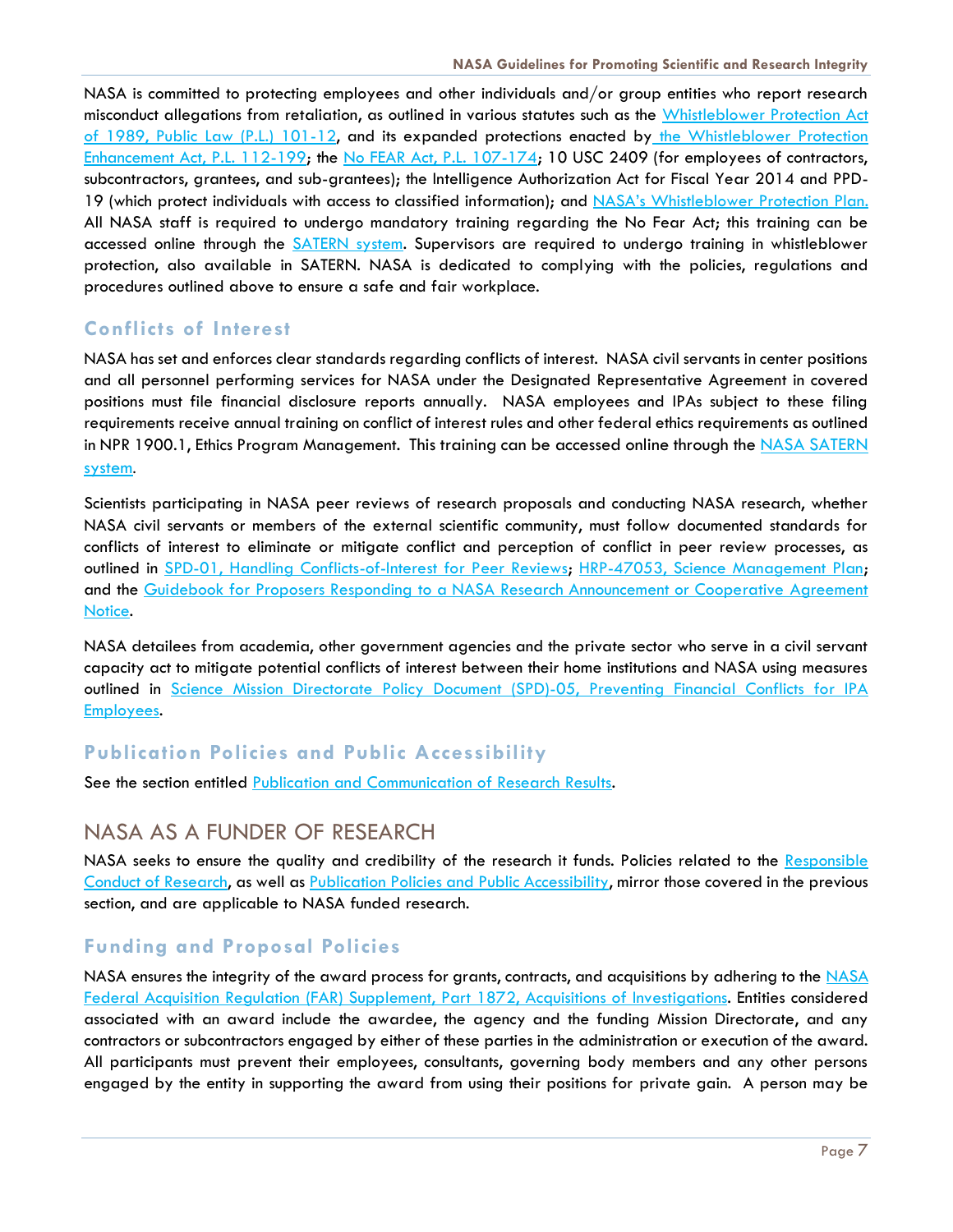considered to be using their position for gain if they are, or give the appearance of being, motivated by a desire for private or financial gain. Similarly, these entities must prevent their employees, consultants, governing body members and any other persons engaged by the entity in supporting the award from injecting bias into the research being performed.

#### <span id="page-8-0"></span>**Peer Review**

NASA employs an open competition process when practicable, and uses peer review by non-conflicted experts to ensure selection for funding of the most meritorious research and technology proposals for both NASA investigators and NASA-sponsored extramural investigators. It is also NASA policy to have peer review of publications resulting from all scientific investigations by NASA investigators and NASA-sponsored investigators and to conduct quality and performance assessments of NASA research and technology programs. These policies are outlined in NASA FAR [Supplement, Part 1872, Acquisitions of Investigations;](http://www.farsmarterbids.com/regs/fars/part.php?partID=1872) [NPD 1000.0A, NASA](https://nodis3.gsfc.nasa.gov/npg_img/N_PD_1000_000B_/N_PD_1000_000B_.pdf)  [Governance and Strategic Management Handbook;](https://nodis3.gsfc.nasa.gov/npg_img/N_PD_1000_000B_/N_PD_1000_000B_.pdf) [NPD 1080.1, Policy for the Conduct of NASA Research](http://nodis3.gsfc.nasa.gov/displayDir.cfm?t=NPD&c=1080&s=1B)  [and Technology;](http://nodis3.gsfc.nasa.gov/displayDir.cfm?t=NPD&c=1080&s=1B) NASA NPR [1080.1, Requirements for the Conduct of NASA Research and Technology;](http://nodis3.gsfc.nasa.gov/displayDir.cfm?t=NPR&c=1080&s=1A) [NPR](http://nodis3.gsfc.nasa.gov/displayDir.cfm?t=NPR&c=2200&s=2C)  [2200.2, \Requirements for Documentation, Approval, and Dissemination of NASA Scientific and Technical](http://nodis3.gsfc.nasa.gov/displayDir.cfm?t=NPR&c=2200&s=2C)  [Information;](http://nodis3.gsfc.nasa.gov/displayDir.cfm?t=NPR&c=2200&s=2C) [NPR 7120.8, NASA Research and Technology Program and Project Management Requirements;](http://nodis3.gsfc.nasa.gov/displayDir.cfm?t=NPR&c=7120&s=8) [Science Mission Directorate \(SMD\) 2014 Science Plan;](https://science.nasa.gov/about-us/science-strategy/) and [Human Research Program \(HRP\)-47053, Science](https://www.nasa.gov/hrp/research/documents)  [Management Plan.](https://www.nasa.gov/hrp/research/documents)

#### <span id="page-8-1"></span>**Directed Research**

Additionally, directed research is used as an acquisition method for obtaining selected research data and technology development when:

- a. There is insufficient time for solicitation. In certain cases, NASA must define scientific activities in a short time (e.g., because of the emergence of new opportunities to carry out activities in space). When this is the case, use of a directed study may be the only practical way to respond.
- b. The research is highly constrained. In this case, the project requires constrained data gathering and analysis that is more appropriately obtained through a well-defined solicitation using a Request for Proposal (RFP) or by a non-competitively developed proposal (e.g., the research task may involve extensive operational practices and associated operational personnel who must be heavily involved in the development of the study design).

Participating NASA Centers also utilize competitive contracts for procurement of support to intramural project tasks. The centers have multiple options for procurements and select the optimal procurement method based on the Agency policy of the widest possible use of competitive processes.

Regardless of the acquisition method, the review and selection of science is in accordance with NASA policies. Furthermore, the selection of science is merit reviewed (e.g., see [Human Research Program](https://www.nasa.gov/hrp/research/documents) Science Management [Plan, HRP-47053, Rev D\)](https://www.nasa.gov/hrp/research/documents).

#### <span id="page-8-2"></span>**Conflicts of Interest**

All NASA civil servants must certify the absence of financial conflicts of interest before participating in peer reviews of projects proposed for agency support by completing the "NASA Conflicts of Interest and [Confidentiality Self Certification for NASA Peer Reviewers who are Federal Government Employees Form,](https://www.nasa.gov/sites/default/files/atoms/files/ocs_website_-_self_certification_form_cs.pdf)" (internal NASA link) which is incorporated into the online NASA Solicitation and Proposal Integrated Review and Evaluation System (NSPIRES).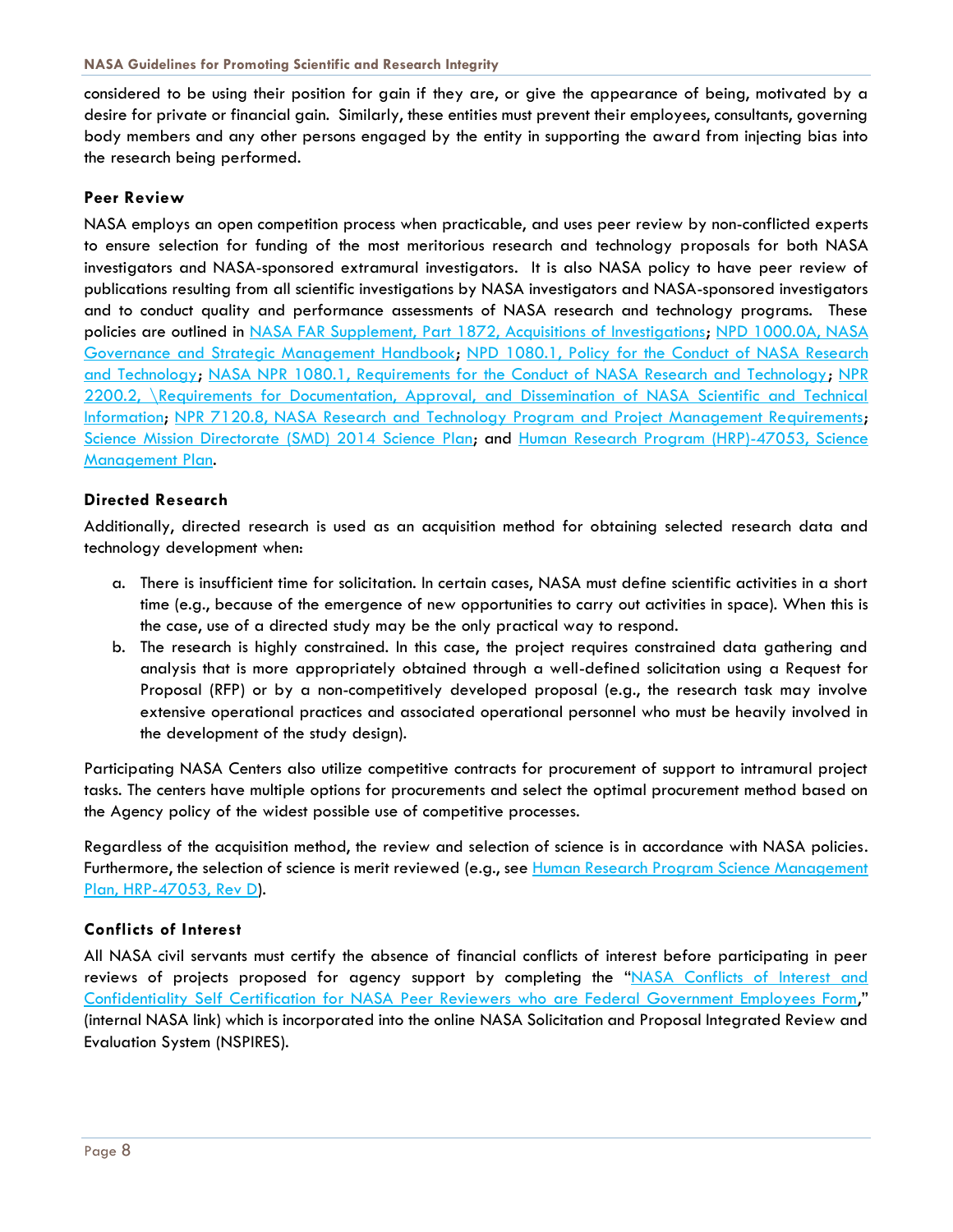To ensure the scientific integrity and objectivity of all research, all personnel (including NASA civil servants, contractors, and grant awardees) involved in the funding, conduct and dissemination of research should avoid situations in which financial or other interests may compromise, or give the appearance of compromising, the work. NASA requires institutions that apply for or receive funding under grants or cooperative agreements, except Phase I Small Business Innovation Research/Small Business Technology Transfer (SBIR/STTR) applicants, to address financial conflicts of interest by complying with the requirements of 42 CFR, Part 50, Subpart F, [Promoting Objectivity in Research.](http://www.ecfr.gov/cgi-bin/text-idx?rgn=div5&node=42:1.0.1.4.23) Conformance to the regulations provides a reasonable expectation that the design, conduct and reporting of research funded under NASA will be free from bias due to financial conflicts of interest. These policies are outlined in NPD 1080.1, Policy for the Conduct of NASA Research and [Technology;](http://nodis3.gsfc.nasa.gov/displayDir.cfm?t=NPD&c=1080&s=1B) [NASA Policy Requirements \(NPR\) 1080.1, Requirements for the Conduct of NASA Research and](http://nodis3.gsfc.nasa.gov/displayDir.cfm?t=NPR&c=1080&s=1A)  [Technology;](http://nodis3.gsfc.nasa.gov/displayDir.cfm?t=NPR&c=1080&s=1A) and [NPR 7120.8, NASA Research and Technology Program and Project Management](http://nodis3.gsfc.nasa.gov/displayDir.cfm?t=NPR&c=7120&s=8)  [Requirements.](http://nodis3.gsfc.nasa.gov/displayDir.cfm?t=NPR&c=7120&s=8)

#### <span id="page-9-0"></span>**Research Misconduct**

When an allegation is made to the NASA Office of the Inspector General, rather than to the awardee institution, the OIG determines whether the allegation concerns NASA research and whether the allegation, if true, falls within the definition of research misconduct in  $14$  CFR  $1275.101(a)$ . If the research in question is being conducted at an awardee institution, another Federal Agency, or is a collaboration between NASA researchers and coinvestigators at either academia or industry, the OIG must refer to the entities involved the allegation that meets the definition of research misconduct and determine what role if any OIG will play in the investigation.

#### <span id="page-9-1"></span>**Fraud, Waste and Abuse**

The NASA Office of Inspector General examines all reports of fraud, waste and abuse. Any NASA employee who observes fraud, waste, and abuse, or who receives an allegation of fraud, waste, and abuse from a Federal employee, contractor, grantee, or any other source must report such observation or allegation to the OIG. NASA contractor employees and other individuals are also encouraged to report fraud, waste, and mismanagement in NASA's programs to the OIG. [NASA](https://nodis3.gsfc.nasa.gov/displayDir.cfm?t=NPD&c=2086&s=1) policy that addresses this issue can be found in NASA [Policy Directive \(NPD\) 2086.1, Coordination of Remedies for Fraud and Corruption Related to NASA Acquisition](https://nodis3.gsfc.nasa.gov/displayDir.cfm?t=NPD&c=2086&s=1)  [Activities;](https://nodis3.gsfc.nasa.gov/displayDir.cfm?t=NPD&c=2086&s=1) [NPD 9800.1B, NASA Office of Inspector General Programs;](https://nodis3.gsfc.nasa.gov/displayDir.cfm?t=NPD&c=9800&s=1B) and [NPR 9010.3, Financial](https://nodis3.gsfc.nasa.gov/displayDir.cfm?Internal_ID=N_PR_9010_0003_&page_name=Chapter1)  [Management Internal Control Program.](https://nodis3.gsfc.nasa.gov/displayDir.cfm?Internal_ID=N_PR_9010_0003_&page_name=Chapter1) 

#### <span id="page-9-2"></span>**Publication Policies**

See the section entitled [Publication and Communication of Research Results.](#page-11-1)

## <span id="page-9-3"></span>USE OF FEDERAL ADVISORY COMMITTEES

NASA ensures the integrity of its use of Federal Advisory Committees (FAC) tasked with giving scientific advice.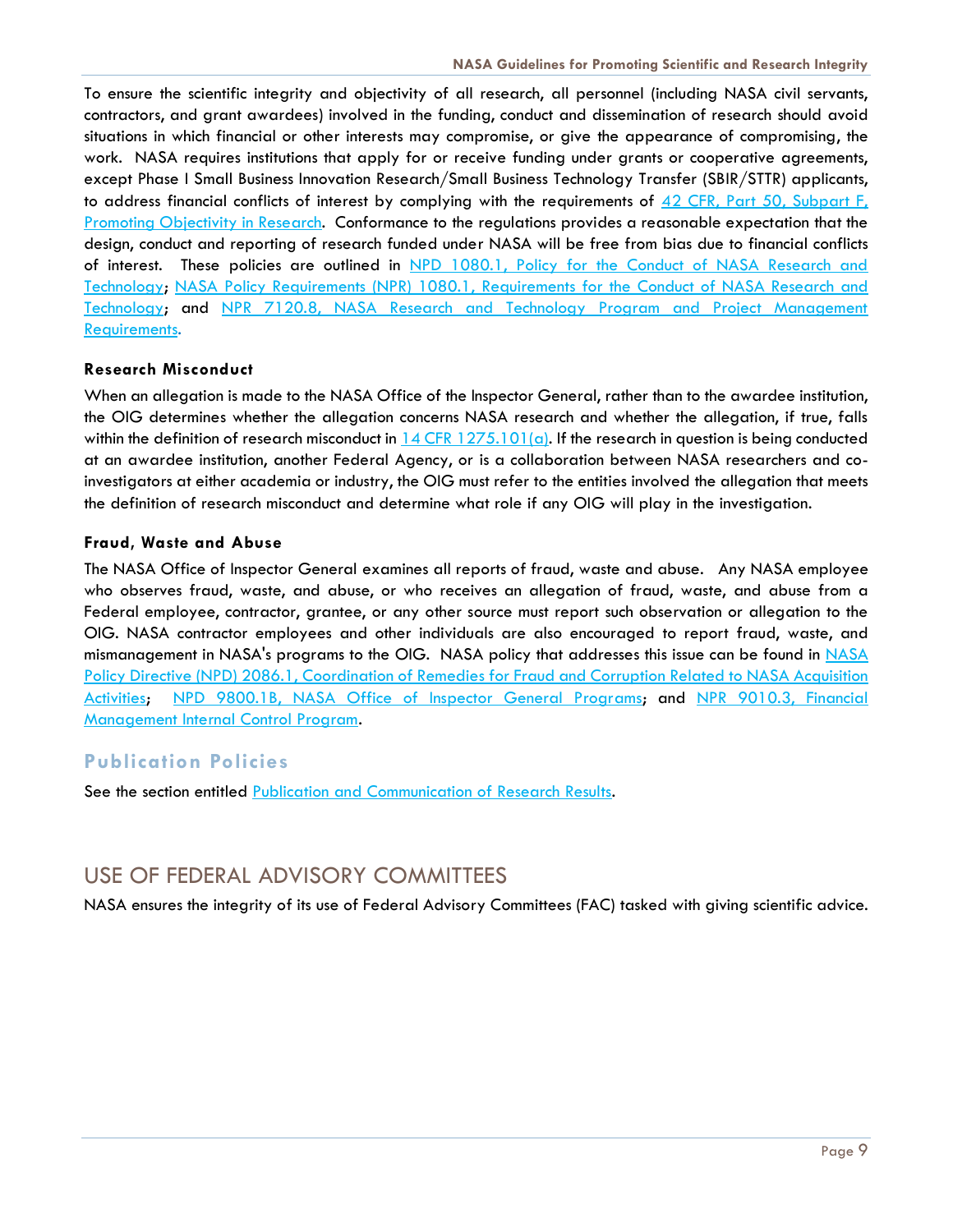## <span id="page-10-0"></span>**FAC Membership**



NASA fosters transparency and ethical standards in its recruitment and selection of members for and use of FACs tasked with giving scientific advice, as outlined in [NPD](https://nodis3.gsfc.nasa.gov/displayDir.cfm?t=NPD&c=1150&s=11)  [1150.11, Federal Advisory](https://nodis3.gsfc.nasa.gov/displayDir.cfm?t=NPD&c=1150&s=11)  [Committee Act Committees,](https://nodis3.gsfc.nasa.gov/displayDir.cfm?t=NPD&c=1150&s=11) and [NPR 1900.3B, Ethics](https://nodis3.gsfc.nasa.gov/displayDir.cfm?Internal_ID=N_PR_1900_003B_&page_name=Chapter4)  [Program Management,](https://nodis3.gsfc.nasa.gov/displayDir.cfm?Internal_ID=N_PR_1900_003B_&page_name=Chapter4) and in compliance with the [Federal](https://www.gpo.gov/fdsys/pkg/USCODE-2012-title5/pdf/USCODE-2012-title5-app-federalad.pdf)  [Advisory Committee Act \(5](https://www.gpo.gov/fdsys/pkg/USCODE-2012-title5/pdf/USCODE-2012-title5-app-federalad.pdf)  [U.S.C. App., as amended\)](https://www.gpo.gov/fdsys/pkg/USCODE-2012-title5/pdf/USCODE-2012-title5-app-federalad.pdf) and the [General Services](https://energy.gov/sites/prod/files/2015/07/f25/faca41CFRParts101_6_102_3_0.pdf)  [Administration \(GSA\) Final](https://energy.gov/sites/prod/files/2015/07/f25/faca41CFRParts101_6_102_3_0.pdf)  [Rule on Federal Advisory](https://energy.gov/sites/prod/files/2015/07/f25/faca41CFRParts101_6_102_3_0.pdf)  [Committee Management \(41](https://energy.gov/sites/prod/files/2015/07/f25/faca41CFRParts101_6_102_3_0.pdf)  [CFR Parts 101-6 and 102-3\).](https://energy.gov/sites/prod/files/2015/07/f25/faca41CFRParts101_6_102_3_0.pdf)

**FIGURE 3 FIRST MEETING OF THE NATIONAL ADVISORY COMMITTEE FOR AERONAUTICS, 1915 (CREDIT NACA/NASA)**

When practicable and

appropriate, NASA announces FAC member vacancies widely, including notification in the Federal Register with an invitation for the public to recommend individuals for consideration and for self-nominations to be submitted.

Professional biographical information (including current and past professional affiliations) for appointed committee members is made widely available to the public (e.g., via a website) subject to Privacy Act and other statutory/regulatory considerations. NASA ensures that the publically available biographical information highlights the individuals' qualifications for serving on the committee. This is implemented in NASA through NPD [1150.11, Federal Advisory Committee Act Committees,](https://nodis3.gsfc.nasa.gov/displayDir.cfm?t=NPD&c=1150&s=11) and [NPR 1900.3B, Ethics Program Management.](https://nodis3.gsfc.nasa.gov/displayDir.cfm?Internal_ID=N_PR_1900_003B_&page_name=Chapter4)

Under NASA policy [\(NPD 1150.11, Federal Advisory Committee Act Committees\)](https://nodis3.gsfc.nasa.gov/displayDir.cfm?t=NPD&c=1150&s=11), the selection of members to serve on a scientific or technical FAC should be based on expertise, knowledge, and contribution to the relevant subject area. Additional factors that may be considered are availability of the member to serve, diversity among members of the FAC, and the ability to work effectively on advisory committees. NASA encourages the formation of FACs with membership that is fairly balanced in terms of points of view represented with respect to the functions to be performed by the FAC.

All FAC members who are Special Government Employees (SGEs) members and the designated federal officers of each committee complete a financial disclosure form and receive cautionary letters from NASA's Office of General Counsel where conflicts of interest may exist between their financial interest and their advisory roles. The designated federal officers of each committee should ensure that any individual with an identified conflict is recused from committee activities that involve a conflicted entity or issue.

#### <span id="page-10-1"></span>**Federal Advisory Committee Reports, Recommendations, and Products**

All reports, recommendations, and products generated by FACs should be treated as solely the findings of such committees rather than of the United States Government, and thus are not subject to intra- or inter-Agency revision, except when explicitly stated in a prior agreement between an agency and a FAC.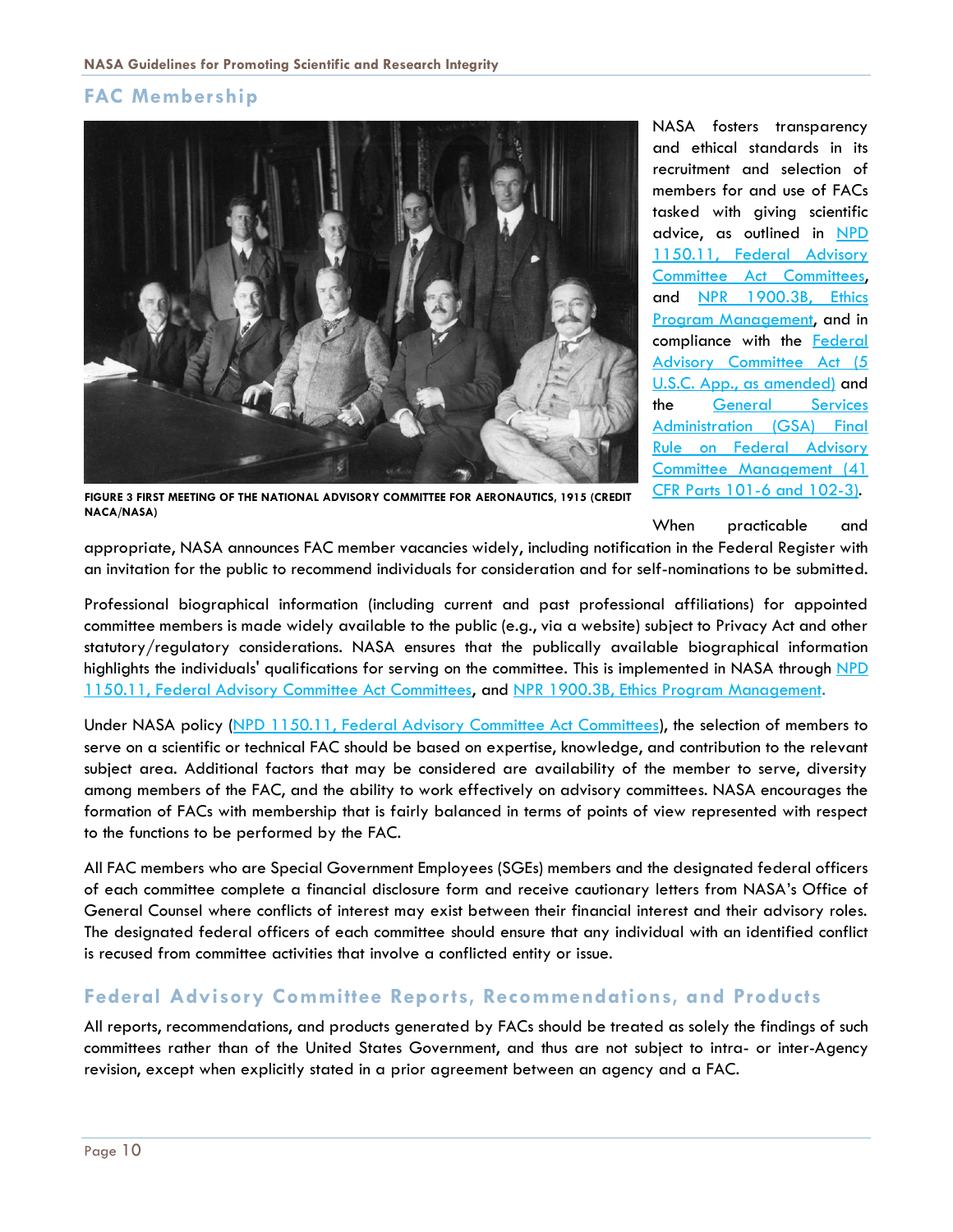## <span id="page-11-0"></span>PUBLIC COMMUNICATION OF RESEARCH RESULTS

## <span id="page-11-1"></span>**Publication and Communication of Research Results**

NASA facilitates the free flow of scientific and technological information among scientists and engineers, between NASA staff and the scientific and technical community, and between NASA employees and the public, as consistent with the [National Aeronautics and Space Act as amended,](https://www.nasa.gov/offices/ogc/about/space_act1.html) which stipulates that NASA shall "provide for the widest practicable and appropriate dissemination of information concerning its activities and the results thereof."

NASA makes publically available the scientific and technical information, peer-reviewed publications, and unclassified, digital, scientific and technical, development data sets arising from NASA-funded research, development, and technology programs, as outlined in [NPR 2200.2, Requirements for Documentation, Approval,](http://nodis3.gsfc.nasa.gov/displayDir.cfm?t=NPR&c=2200&s=2C)  [and Dissemination of NASA Scientific and Technical Information,](http://nodis3.gsfc.nasa.gov/displayDir.cfm?t=NPR&c=2200&s=2C) and [NPD 2230.1, Research Data and](https://nodis3.gsfc.nasa.gov/displayDir.cfm?Internal_ID=N_PD_2230_0001_&page_name=main)  [Publication Access.](https://nodis3.gsfc.nasa.gov/displayDir.cfm?Internal_ID=N_PD_2230_0001_&page_name=main) NASA makes publications and technical information publically available through the [STI](https://www.sti.nasa.gov/)  [homepage.](https://www.sti.nasa.gov/)

Scientific documents, such as publications (e.g., papers, addenda etc.), translations, internal reports, guidelines and recommendations, from civil servant conducted research and where permitted for extramural researchers, undergo review by NASA subject matter experts, and progress through a clearance process that captures comments and considerations, as well as iterations and approvals, prior to releasing information to the public. NASA collects, manages, disseminates, safeguards, and archives the results (publications and technical reports) of NASA-conducted research and development activities for use by the scientific community and the public. Unless a determination is made that public dissemination of such information must be prohibited or restricted due to privacy or classification standards, as outlined in [NPD 2200.1, Management of NASA Scientific and](https://nodis3.gsfc.nasa.gov/displayDir.cfm?t=NPD&c=2200&s=1B)  [Technical Information,](https://nodis3.gsfc.nasa.gov/displayDir.cfm?t=NPD&c=2200&s=1B) the results of all NASA research and development activities (publications and technical reports) will be made available to the public by request.

NASA employees and NASA-funded researchers publish the results of their research and development activities using mechanisms that include the [NASA Scientific and Technical Information \(STI\) Report Series](https://www.sti.nasa.gov/) (internal NASA Link), NASA websites, and non-NASA scientific and technical channels such as professional society journals, conference proceedings, and to the greatest extent practical, peer-reviewed literature, as outlined in [NPR](http://nodis3.gsfc.nasa.gov/displayDir.cfm?t=NPR&c=1080&s=1A)  [1080.1, Requirements for the Conduct of NASA Research and Technology.](http://nodis3.gsfc.nasa.gov/displayDir.cfm?t=NPR&c=1080&s=1A)

#### **FIGURE 4 NASA COMM ROOM FOR NEW HORIZONS REHERSAL (CREDIT NASA)**

The Agency advocates open communication among scientists and engineers, between NASA staff and the technical community, and between NASA employees and

the public. NASA requires the results of NASA-funded research, both internal and external, to be made available to the scientific community and to the public. NASA civil servants are encouraged to share their results with their peers and colleagues at professional meetings, science conferences, and other venues to the extent permitted by available funding and law. Peer reviewed publications are to be made available at no cost to the public on NASA's Pubspace website no later six months following publication.

A key agency goal is to convey to the public scientific and technological information derived from NASA research and development activities. In the context of conveying this information, NASA encourages a clear explanation of underlying assumptions, accurate contextualization of uncertainties, and the probabilities associated with both optimistic and pessimistic projections, including best-case and worst-case scenarios when appropriate.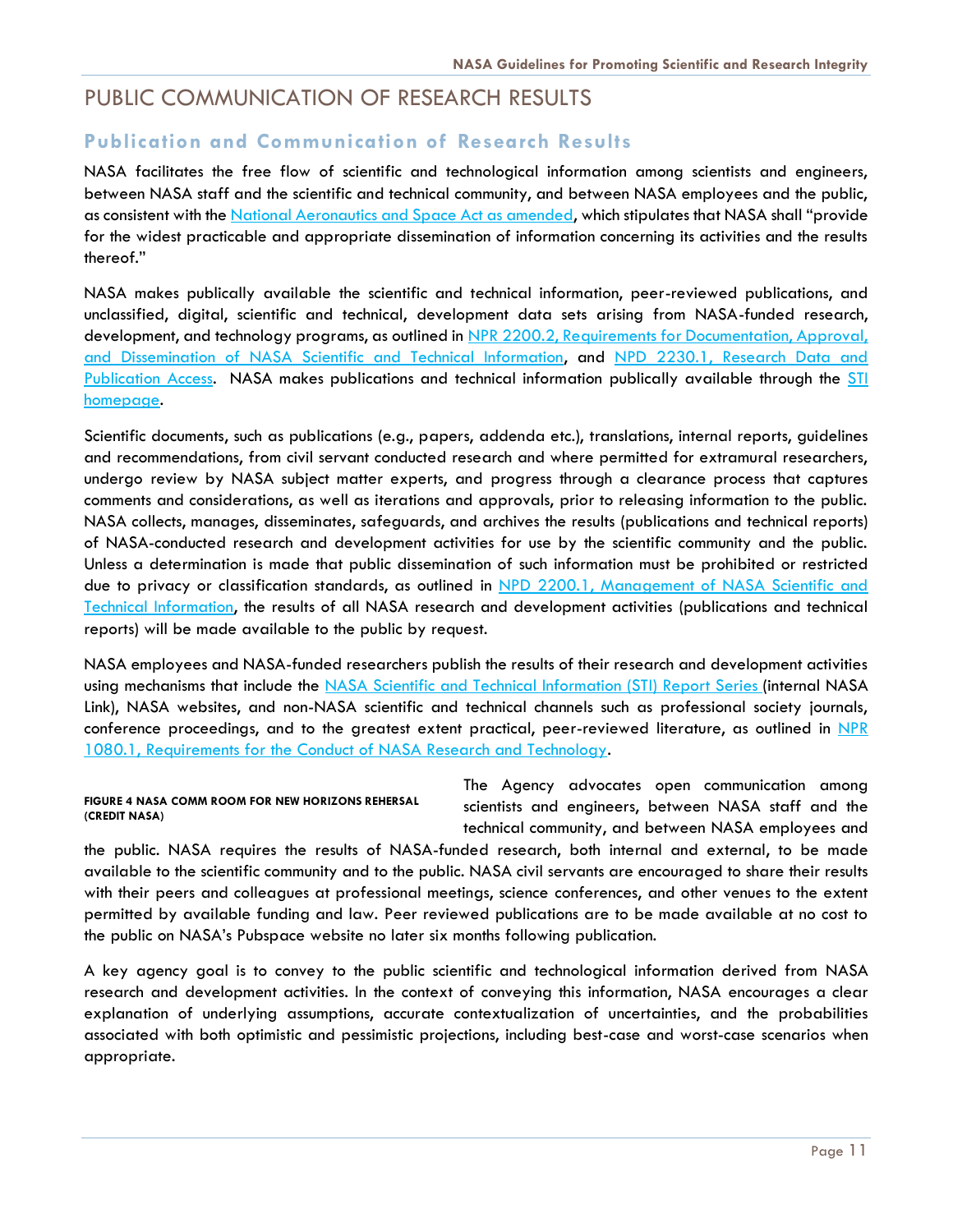#### **NASA Guidelines for Promoting Scientific and Research Integrity**

These NASA objectives are supported by the [National Aeronautics and Space Act, as amended;](https://www.nasa.gov/offices/ogc/about/space_act1.html) NPD 2200.1, [Management of NASA Scientific and Technical Information;](https://nodis3.gsfc.nasa.gov/displayDir.cfm?t=NPD&c=2200&s=1B) [NPR 2200.2, Requirements for Documentation,](http://nodis3.gsfc.nasa.gov/displayDir.cfm?t=NPR&c=2200&s=2C)  [Approval, and Dissemination of NASA Scientific and Technical Information;](http://nodis3.gsfc.nasa.gov/displayDir.cfm?t=NPR&c=2200&s=2C) [NPD 1001.0, NASA Strategic Plan;](https://nodis3.gsfc.nasa.gov/displayDir.cfm?t=NPD&c=1001&s=0A) and the [2010 Science Plan for NASA's Science Mission Directorate.](https://science.nasa.gov/about-us/science-strategy/)

## <span id="page-12-0"></span>**Resolution of Disputes in the Publication Dissemination Process**

For NASA employees or others who fall under the STI requirements, if an author does not agree with the decision regarding dissemination of a document, as established by the original document availability authorization process at the Center through which approval is sought, they may appeal the decision by requesting a re-review of the document by Center management within 30 days of notification and notify the STI Program Office. If the author does not agree with this appeal process decision, they may raise the issue to the Agency Chief Information Officer, who will involve the pertinent Center Program Manager, Center Director or designee, and Mission Directorate within 30 days of notification. The Agency Chief Information Officer then responds to the person appealing the decision within 30 days. The relevant NASA policy and guidance are found in NPR 2200.2D, [Requirements for Documentation, Approval and Dissemination of NASA](http://nodis3.gsfc.nasa.gov/displayDir.cfm?t=NPR&c=2200&s=2C)  [Scientific and Technical Information,](http://nodis3.gsfc.nasa.gov/displayDir.cfm?t=NPR&c=2200&s=2C) and the [NASA Publications Guide for Authors \(NASA/SP-2015-7602/Rev](https://ntrs.nasa.gov/search.jsp?R=20150013303)  [2\).](https://ntrs.nasa.gov/search.jsp?R=20150013303)

## <span id="page-12-1"></span>**Media Policies**



**FIGURE 5 NASA PARTICIPATION IN A MEDIA FORUM (CREDIT AIAA/NASA)**

It is vital for the NASA mission to maximize openness with the media and the American people, as supported by the National Aeronautics and Space [Act as amended.](https://www.nasa.gov/offices/ogc/about/space_act1.html) Policies governing NASA media relations can primarily be found in [14 CFR](https://www.gpo.gov/fdsys/pkg/CFR-1999-title14-vol5/xml/CFR-1999-title14-vol5-sec1213-105.xml)  [1213.105, Release of Information to News and](https://www.gpo.gov/fdsys/pkg/CFR-1999-title14-vol5/xml/CFR-1999-title14-vol5-sec1213-105.xml)  [Information Media.](https://www.gpo.gov/fdsys/pkg/CFR-1999-title14-vol5/xml/CFR-1999-title14-vol5-sec1213-105.xml) NASA is dedicated to cultivating articulate and knowledgeable spokespersons, as specified in [14 CFR 1213.105\(b\).](https://www.gpo.gov/fdsys/pkg/CFR-1999-title14-vol5/xml/CFR-1999-title14-vol5-sec1213-105.xml) NASA encourages employees to speak to the media and the public about their work, provided that they coordinate with their immediate supervisor and public affairs office  $(14$  CFR  $1213.105(c)$ ). NASA also encourages its supported extramural

researchers to share their research with the media and public. NASA believes that the scientific and technical information that employees (and extramural researchers) share about NASA programs and projects should be timely, accurate and unfiltered  $(14 \text{ CFR } 1213.102(a))$ , and that in no circumstance may public affairs officers ask or direct Federal scientists to alter scientific findings [\(14 CFR 1213.103\(c\)\)](https://www.gpo.gov/fdsys/pkg/CFR-1999-title14-vol5/xml/CFR-1999-title14-vol5-sec1213-103.xml).

## <span id="page-12-2"></span>**Resolution of Disputes Related to Media Release**

Any disputes arising from a decision to proceed or not proceed with the issuance of a news release or other type of public information is addressed and resolved by the Assistant Administrator for Communications, with the appropriate Mission Directorate Associate Administrator, Mission Support Office head, Center Director, and others, such as Center Communications Directors, as necessary. However, the appropriate MDAA shall be the arbiter of disputes about the accuracy or characterization of programmatic, technical, or scientific information. Additional appeals may be made to agency leadership, including the Office of the Administrator. When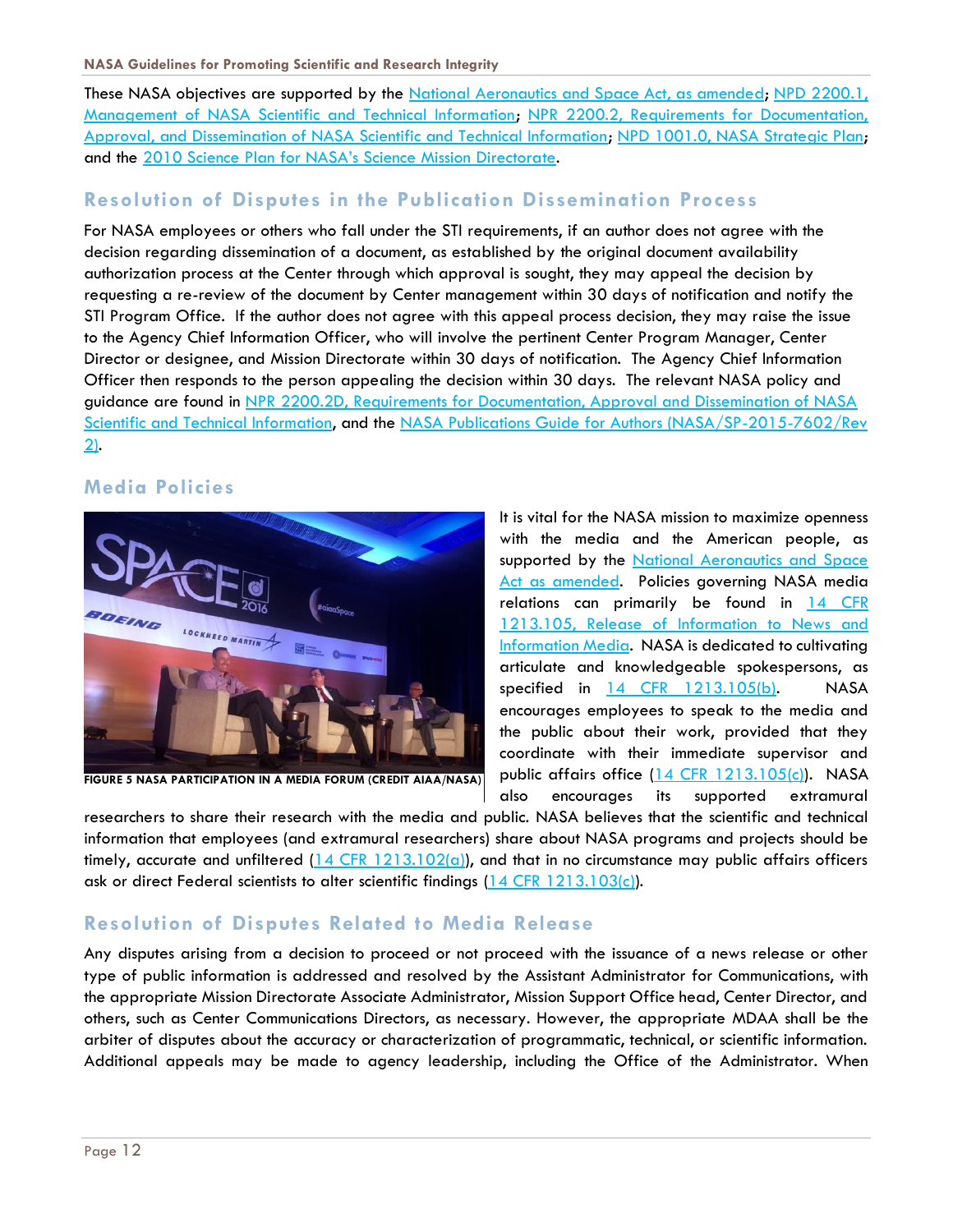requested by a Center Communications Director, an explanation of the resolution will be provided in writing to all interested agency parties. This policy is articulated in [14 CFR 1213.104\(e\).](https://www.gpo.gov/fdsys/pkg/CFR-1999-title14-vol5/xml/CFR-1999-title14-vol5-sec1213-104.xml)

## <span id="page-13-0"></span>PROFESSIONAL DEVELOPMENT OF NASA SCIENTISTS AND ENGINEERS

NASA supports the professional development of its workforce in keeping with ethical standards, honesty and transparency. NASA encourages the publication of research findings in peer-reviewed, professional or scholarly journals, as stated in [NPR 1080.1, Requirements for the Conduct of NASA Research and Technology,](http://nodis3.gsfc.nasa.gov/displayDir.cfm?t=NPR&c=1080&s=1A) and NPR [2200.2, Requirements for Documentation, Approval, and Dissemination of NASA Scientific and Technical](http://nodis3.gsfc.nasa.gov/displayDir.cfm?t=NPR&c=2200&s=2C)  [Information.](http://nodis3.gsfc.nasa.gov/displayDir.cfm?t=NPR&c=2200&s=2C) NASA also promotes the presentation of research findings at professional meetings, as embodied in [NPR 1080.1, Requirements for the Conduct of NASA Research and Technology.](http://nodis3.gsfc.nasa.gov/displayDir.cfm?t=NPR&c=1080&s=1A)

NASA employees serve as editors or editorial board members of professional or scholarly journals, when such participation is an integral part of professional development. This is regarded as being a part of the employee's official duties, once the activity has been approved by a supervisor. NASA recognizes not only that such service is important for the professional development of NASA scientists and engineers but also that such development serves the interests of the government and the U.S. taxpayer by improving the quality and professional standing of employees.

Scientists, engineers and other employees at NASA serve as officers in professional societies, when such participation is an integral part of professional development. While there are no NASA-specific barriers to participation as officers or directors of professional societies, the Department of Justice Office of Legal Counsel has stated that, with the exception of certain standard-setting organizations, [18 U.S.C. 208](https://www.gpo.gov/fdsys/pkg/USCODE-2012-title18/html/USCODE-2012-title18-partI-chap11-sec208.htm) prohibits outside board service in an official capacity. NASA has ethics officials who work with interested employees to ensure

that outside activities are performed in compliance with all legal and ethics requirements.

An [Agency-wide memorandum](http://www.spaceref.com/news/viewsr.html?pid=38104) dated July 26, 2011, confirms the agency's support for NASA employees to serve as society officers or board members, where appropriate, and summarizes the Agency's processes for them to obtain approval for such service.

Civil servants and NASA contractors may receive honors and awards from outside entities for their research and discoveries, as outlined in [5 CFR 2635.204\(d\).](http://www.ecfr.gov/cgi-bin/text-idx?tpl=/ecfrbrowse/Title05/5cfr2635_main_02.tpl)



**FIGURE 6 SCIENCE, TECHNOLOGY, AND MATH (STEM) AWARDS CEREMONY (CREDIT NASA)**

## <span id="page-13-1"></span>RELEVANT DOCUMENTS, LINKS AND CONTACT POINTS **REGULATION AND POLICY DOCUMENTS**

- 1) NASA Policy Directive (NPD) 1000.0A, NASA Governance and Strategic Management Handbook, <http://nodis3.gsfc.nasa.gov/displayDir.cfm?t=NPD&c=1000&s=0A>
- 2) NPD 1080.1, Policy for the Conduct of NASA Research and Technology, <http://nodis3.gsfc.nasa.gov/displayDir.cfm?t=NPD&c=1080&s=1B>
- 3) NPR 1080.1, Requirements for the Conduct of NASA Research and Technology, <http://nodis3.gsfc.nasa.gov/displayDir.cfm?t=NPR&c=1080&s=1A>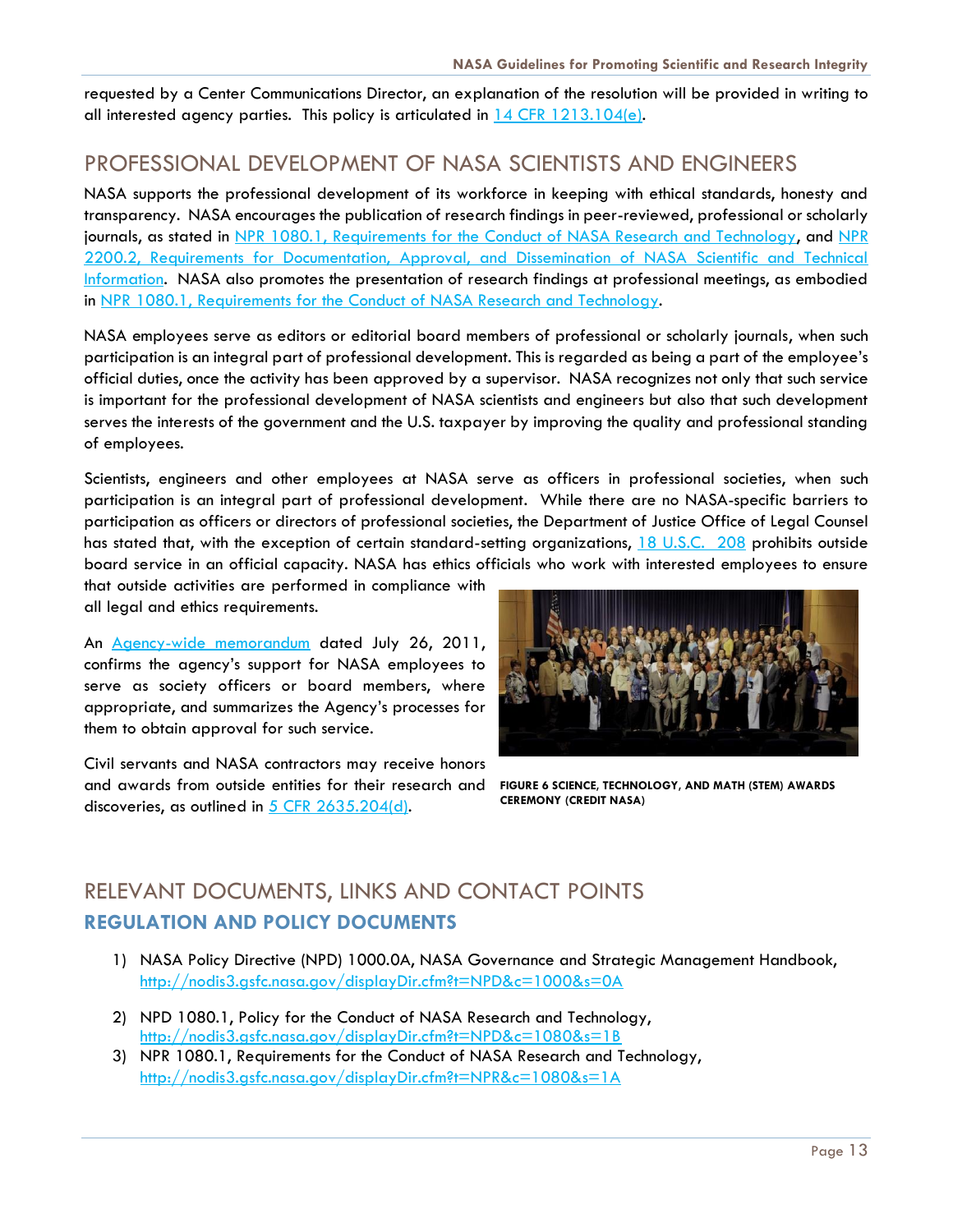- 4) National Aeronautics and Space Act of 1958, as amended, [https://www.nasa.gov/offices/ogc/about/space\\_act1.html](https://www.nasa.gov/offices/ogc/about/space_act1.html)
- 5) NASA Policy Directive (NPD) 8910.1B, Care and Use of Animals, <https://nodis3.gsfc.nasa.gov/displayDir.cfm?t=NPD&c=8910&s=1B>
- 6) NASA Procedural Requirements (NPR) 8910.1C Care and Use of Animals, [https://nodis3.gsfc.nasa.gov/displayDir.cfm?Internal\\_ID=N\\_PR\\_8910\\_001C\\_&page\\_name=Preface](https://nodis3.gsfc.nasa.gov/displayDir.cfm?Internal_ID=N_PR_8910_001C_&page_name=Preface)
- 7) 42 U.S.C. 2473 (c)(1) The Public Health and Welfare, Chapter 26 National Space Program, Subchapter II Coordination of Aeronautical and Space Activities Section 2473 Functions of Administration, [https://www.gpo.gov/fdsys/pkg/USCODE-2009-title42/html/USCODE-2009](https://www.gpo.gov/fdsys/pkg/USCODE-2009-title42/html/USCODE-2009-title42-chap26-subchapII-sec2473.htm) [title42-chap26-subchapII-sec2473.htm](https://www.gpo.gov/fdsys/pkg/USCODE-2009-title42/html/USCODE-2009-title42-chap26-subchapII-sec2473.htm)
- 8) 14 CFR 1230, Protection of Human Subjects, [https://www.gpo.gov/fdsys/granule/CFR-2012-title14](https://www.gpo.gov/fdsys/granule/CFR-2012-title14-vol5/CFR-2012-title14-vol5-part1230/content-detail.html) [vol5/CFR-2012-title14-vol5-part1230/content-detail.html](https://www.gpo.gov/fdsys/granule/CFR-2012-title14-vol5/CFR-2012-title14-vol5-part1230/content-detail.html)
- 9) 45 CFR Part 46, Protection of Human Subjects, [http://www.ecfr.gov/cgi-bin/text](http://www.ecfr.gov/cgi-bin/text-idx?tpl=/ecfrbrowse/Title45/45cfr46_main_02.tpl)[idx?tpl=/ecfrbrowse/Title45/45cfr46\\_main\\_02.tpl](http://www.ecfr.gov/cgi-bin/text-idx?tpl=/ecfrbrowse/Title45/45cfr46_main_02.tpl)
- 10) NASA Policy Directive (NPD 7100.8E) Protection of Human Research Subjects [https://nodis3.gsfc.nasa.gov/displayDir.cfm?Internal\\_ID=N\\_PD\\_7100\\_008E\\_&page\\_name=main](https://nodis3.gsfc.nasa.gov/displayDir.cfm?Internal_ID=N_PD_7100_008E_&page_name=main)
- 11) NASA Procedural Requirements (NPR) 7100.1 ―Protection of Human Research Subjects <https://nodis3.gsfc.nasa.gov/displayDir.cfm?t=NPR&c=7100&s=1>
- 12) NPR 3335.1, Internal Placement of NASA Employees, <http://nodis3.gsfc.nasa.gov/displayDir.cfm?t=NPR&c=3335&s=1H>
- 13) 5 CFR 300.102, Employment Practices, [https://www.gpo.gov/fdsys/granule/CFR-2002-title5](https://www.gpo.gov/fdsys/granule/CFR-2002-title5-vol1/CFR-2002-title5-vol1-sec300-102) [vol1/CFR-2002-title5-vol1-sec300-102](https://www.gpo.gov/fdsys/granule/CFR-2002-title5-vol1/CFR-2002-title5-vol1-sec300-102)
- 14) Whistleblower Protection Act of 1989, Public Law (P.L.) 101-12, <https://www.congress.gov/bill/101st-congress/senate-bill/20>
- 15) Whistleblower Protection Enhancement Act of 2012, P.L. 112-199, <https://www.gpo.gov/fdsys/pkg/PLAW-112publ199/pdf/PLAW-112publ199.pdf>
- 16) Title 10 United States Code, section 2409 (2016 version) <https://www.law.cornell.edu/uscode/text/10/2409>
- 17) No FEAR Act (P.L. 107-174), [https://www.gpo.gov/fdsys/pkg/PLAW-107publ174/html/PLAW-](https://www.gpo.gov/fdsys/pkg/PLAW-107publ174/html/PLAW-107publ174.htm)[107publ174.htm](https://www.gpo.gov/fdsys/pkg/PLAW-107publ174/html/PLAW-107publ174.htm)
- 18) NASA's Whistleblower Protection Plan, [https://www.nasa.gov/pdf/611174main\\_WhistleblowerProtectionPlan.pdf](https://www.nasa.gov/pdf/611174main_WhistleblowerProtectionPlan.pdf)
- 19) Federal Research Misconduct Policy, Office of Science and Technology Policy (65 Federal Register 76260, Dec. 6, 2000), [https://www.gpo.gov/fdsys/pkg/FR-2000-12-06/html/00-](https://www.gpo.gov/fdsys/pkg/FR-2000-12-06/html/00-30852.htm) [30852.htm](https://www.gpo.gov/fdsys/pkg/FR-2000-12-06/html/00-30852.htm)
- 20) 14 CFR 1275, Research Misconduct, [http://www.ecfr.gov/cgi-bin/text](http://www.ecfr.gov/cgi-bin/text-idx?SID=52709f6aaf8f383da42dfe0dff5276ad&mc=true&node=pt14.5.1275&rgn=div5)[idx?SID=52709f6aaf8f383da42dfe0dff5276ad&mc=true&node=pt14.5.1275&rgn=div5](http://www.ecfr.gov/cgi-bin/text-idx?SID=52709f6aaf8f383da42dfe0dff5276ad&mc=true&node=pt14.5.1275&rgn=div5)
- 21) NASA Procedural Requirements (NPR) 1080.1, Requirements for the Conduct of NASA Research and Technology,<http://nodis3.gsfc.nasa.gov/displayDir.cfm?t=NPR&c=1080&s=1A>
- 22) NPR 1900.3B, Ethics Program Management. Intergovernmental Personnel Act (IPA), [https://nodis3.gsfc.nasa.gov/displayDir.cfm?Internal\\_ID=N\\_PR\\_1900\\_003B\\_&page\\_name=Chapter](https://nodis3.gsfc.nasa.gov/displayDir.cfm?Internal_ID=N_PR_1900_003B_&page_name=Chapter4)  $\boldsymbol{\Lambda}$
- 23) Science Mission Directorate Policy Document (SPD)-01, Handling Conflicts-of-Interest for Peer Reviews, [https://smd-prod.s3.amazonaws.com/science-green/s3fs](https://smd-prod.s3.amazonaws.com/science-green/s3fs-public/mnt/medialibrary/2010/03/31/SPD-01APeerReviewConflicts-of-Interest.pdf)[public/mnt/medialibrary/2010/03/31/SPD-01APeerReviewConflicts-of-Interest.pdf](https://smd-prod.s3.amazonaws.com/science-green/s3fs-public/mnt/medialibrary/2010/03/31/SPD-01APeerReviewConflicts-of-Interest.pdf)
- 24) Human Research Program (HRP)-47053, Science Management Plan, <https://www.nasa.gov/hrp/research/documents>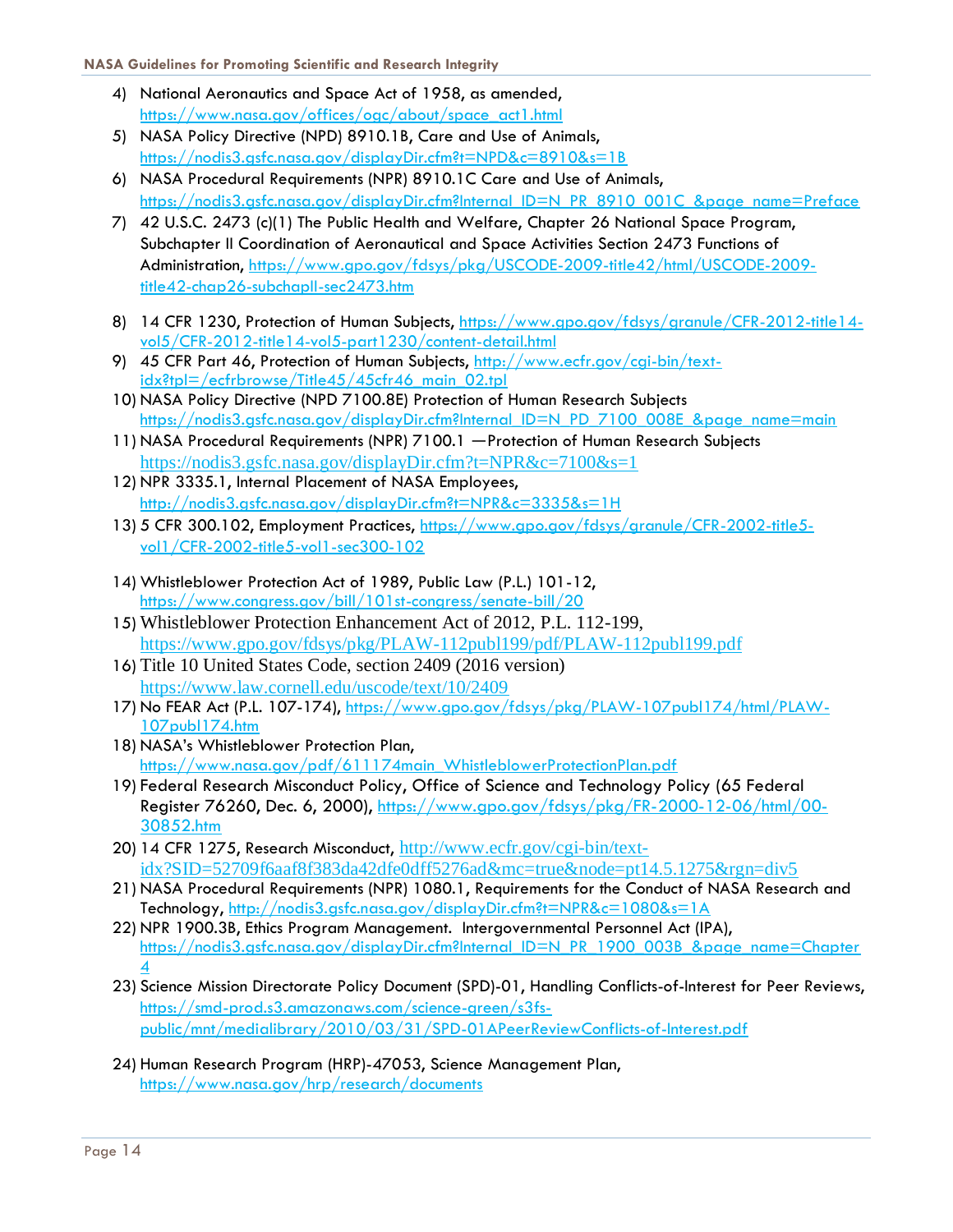- 25) Guidebook for Proposers Responding to a NASA Research Announcement or Cooperative Agreement Notice, <https://www.hq.nasa.gov/office/procurement/nraguidebook/>
- 26) SPD-05, Preventing Financial Conflicts for IPA Employees, [https://smd](https://smd-prod.s3.amazonaws.com/science-green/s3fs-public/mnt/medialibrary/2011/08/04/SPD-05_Preventing_Conflicts_for_IPAs.pdf)[prod.s3.amazonaws.com/science-green/s3fs-public/mnt/medialibrary/2011/08/04/SPD-](https://smd-prod.s3.amazonaws.com/science-green/s3fs-public/mnt/medialibrary/2011/08/04/SPD-05_Preventing_Conflicts_for_IPAs.pdf)05 Preventing Conflicts for IPAs.pdf
- 27) NPD 2200.1, Management of NASA Scientific and Technical Information, <https://nodis3.gsfc.nasa.gov/displayDir.cfm?t=NPD&c=2200&s=1B>
- 28) NASA Federal Acquisition Regulation (FAR) Supplement, Part 1872, Acquisitions of Investigations, <http://www.farsmarterbids.com/regs/fars/part.php?partID=1872>
- 29) NPD 1000.0A, NASA Governance and Strategic Management Handbook, [https://nodis3.gsfc.nasa.gov/npg\\_img/N\\_PD\\_1000\\_000B\\_/N\\_PD\\_1000\\_000B\\_.pdf](https://nodis3.gsfc.nasa.gov/npg_img/N_PD_1000_000B_/N_PD_1000_000B_.pdf)
- 30) NPR 2200.2, Requirements for Documentation, Approval, and Dissemination of NASA Scientific and Technical Information,<http://nodis3.gsfc.nasa.gov/displayDir.cfm?t=NPR&c=2200&s=2C>
- 31) NPR 7120.8, NASA Research and Technology Program and Project Management Requirements, <http://nodis3.gsfc.nasa.gov/displayDir.cfm?t=NPR&c=7120&s=8>
- 32) The 2010 Science Plan for NASA's Science Mission Directorate, [https://science.nasa.gov/about](https://science.nasa.gov/about-us/science-strategy/)[us/science-strategy/](https://science.nasa.gov/about-us/science-strategy/)
- 33) 42 CFR, Part 50, Subpart F, Promoting Objectivity in Research, [http://www.ecfr.gov/cgi-bin/text](http://www.ecfr.gov/cgi-bin/text-idx?rgn=div5&node=42:1.0.1.4.23)[idx?rgn=div5&node=42:1.0.1.4.23](http://www.ecfr.gov/cgi-bin/text-idx?rgn=div5&node=42:1.0.1.4.23)
- 34) NASA Policy Directive (NPD) 2086.1, "Coordination of Remedies for Fraud and Corruption Related to NASA Acquisition Activities,"<https://nodis3.gsfc.nasa.gov/displayDir.cfm?t=NPD&c=2086&s=1>
- 35) NPD 9800.1B, NASA Office of Inspector General Programs, <https://nodis3.gsfc.nasa.gov/displayDir.cfm?t=NPD&c=9800&s=1B>
- 36) NPR 9010.3, Financial Management Internal Control Program, [https://nodis3.gsfc.nasa.gov/displayDir.cfm?Internal\\_ID=N\\_PR\\_9010\\_0003\\_&page\\_name=Chapter](https://nodis3.gsfc.nasa.gov/displayDir.cfm?Internal_ID=N_PR_9010_0003_&page_name=Chapter1) [1](https://nodis3.gsfc.nasa.gov/displayDir.cfm?Internal_ID=N_PR_9010_0003_&page_name=Chapter1)
- 37) NPD 1150.11, Federal Advisory Committee Act Committees (under revision), <https://nodis3.gsfc.nasa.gov/displayDir.cfm?t=NPD&c=1150&s=11>
- 38) Federal Advisory Committee Act (5 U.S.C. App., as amended), [https://www.gpo.gov/fdsys/pkg/USCODE-2012-title5/pdf/USCODE-2012-title5-app](https://www.gpo.gov/fdsys/pkg/USCODE-2012-title5/pdf/USCODE-2012-title5-app-federalad.pdf)[federalad.pdf](https://www.gpo.gov/fdsys/pkg/USCODE-2012-title5/pdf/USCODE-2012-title5-app-federalad.pdf)
- 39) General Services Administration (GSA) Final Rule on Federal Advisory Committee Management (41 CFR Parts 101-6 and 102-3).,
	- [https://energy.gov/sites/prod/files/2015/07/f25/faca41CFRParts101\\_6\\_102\\_3\\_0.pdf](https://energy.gov/sites/prod/files/2015/07/f25/faca41CFRParts101_6_102_3_0.pdf)
- 40) 14 CFR 1213, Release of Information to News and Information Media, <https://www.gpo.gov/fdsys/granule/CFR-1999-title14-vol5/CFR-1999-title14-vol5-part1213>
- 41) NPD 2230.1, Research Data and Publication Access, [https://nodis3.gsfc.nasa.gov/displayDir.cfm?Internal\\_ID=N\\_PD\\_2230\\_0001\\_&page\\_name=main](https://nodis3.gsfc.nasa.gov/displayDir.cfm?Internal_ID=N_PD_2230_0001_&page_name=main)
- 42) NPD 1001.0, NASA Strategic Plan, <https://nodis3.gsfc.nasa.gov/displayDir.cfm?t=NPD&c=1001&s=0A>
- 43) [NASA Publications Guide for Authors](https://hdl.handle.net/2060/20150013303) (NASA/SP-2015-7602/REV 2), <https://ntrs.nasa.gov/search.jsp?R=20150013303>
- 44) 18 U.S.C. § 208, Acts affecting a personal financial interest, [https://www.gpo.gov/fdsys/pkg/USCODE-2012-title18/html/USCODE-2012-title18-partI-chap11](https://www.gpo.gov/fdsys/pkg/USCODE-2012-title18/html/USCODE-2012-title18-partI-chap11-sec208.htm) [sec208.htm](https://www.gpo.gov/fdsys/pkg/USCODE-2012-title18/html/USCODE-2012-title18-partI-chap11-sec208.htm)
- 45) Agency-wide memorandum dated July 26, 2011, Regarding Professional Service, <http://www.spaceref.com/news/viewsr.html?pid=38104>
- 46) 5 CFR 2635.204(d) Exceptions to the prohibition for acceptance of certain gifts,